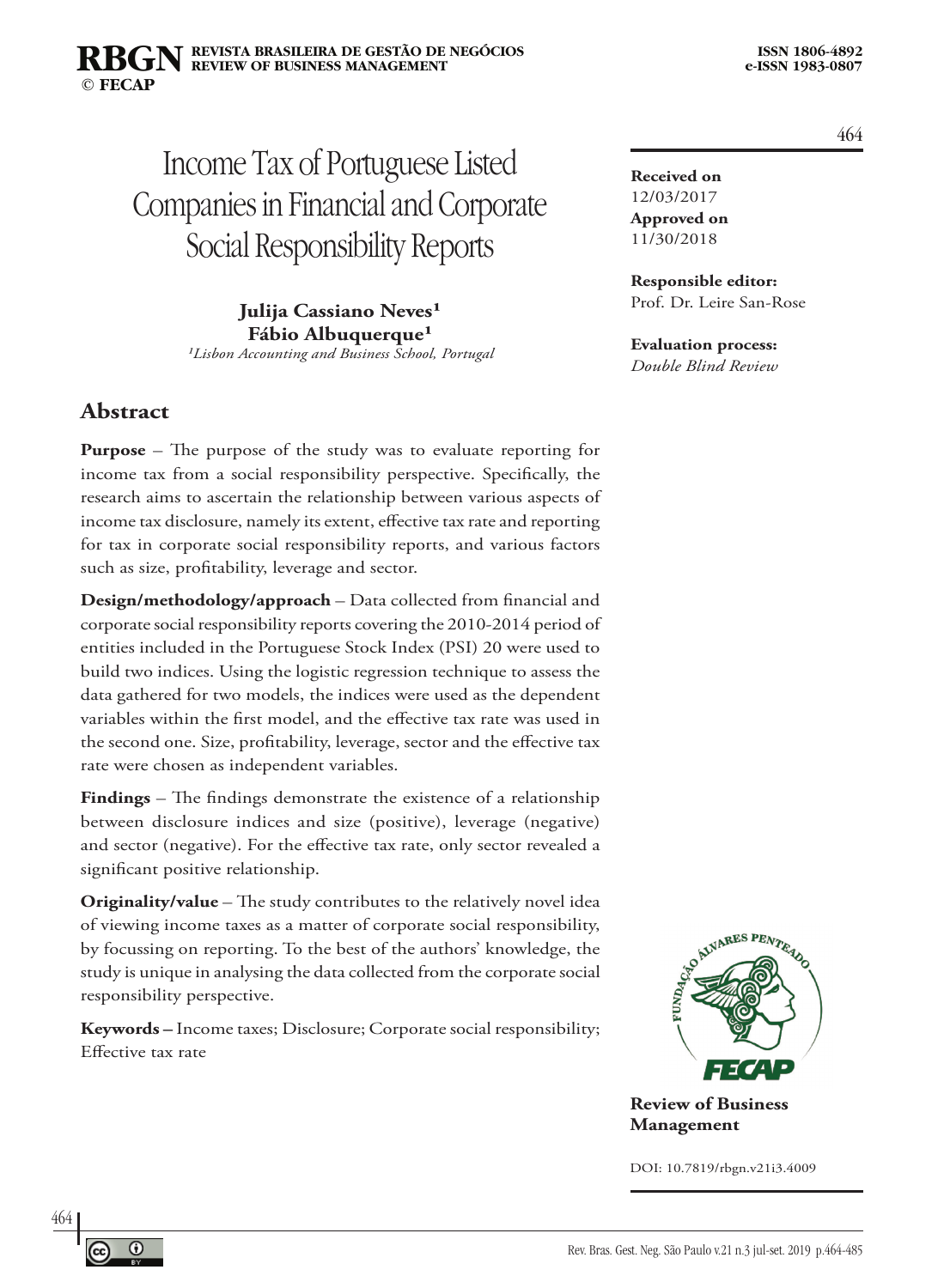## **1 Introduction**

Tax, fair share, transparency and tax avoidance issues have been increasingly debated over recent years. Tax and base erosion and profit shifting (BEPS) are constantly on the agenda of the Group of Twenty (G20), the Organisation for Economic Co-operation and Development (OECD), the European Commission, nongovernmental organisations (NGOs) and national governments, to name a few. The international and national effort against income tax avoidance and tax minimisation strategies employed by multinational corporations in an increasingly global world has become an important political issue and news topic nationally and globally.

The fruits of the joint effort are beginning to emerge: the European Commission has opened up in-depth investigations to examine the corporate income tax payments of several multinationals and has recently declared illegal the arrangements in place for Starbucks (in the Netherlands) and Fiat (in Luxembourg) (Comission, 2015); Apple's case is still to be decided (Commission, 2014); the Belgian excess profit regime has also been condemned and millions of euros are to be paid back in tax by multinationals (Commission, 2016). In the United States of America (US), the discussion of international tax policy reform is ongoing. It has been reported that the US authorities have recently been harsher in their tax audits of multinationals, including the recent 2015 Coca-Cola investigation (Bloomberg, 2015).

Transparency is directly related to disclosure. As far as transparency in financial statements is concerned, the most influential financial standards that exist, such as the International Financial Reporting Standards (IFRSs - here and elsewhere in this paper, the term IFRS is used to cover the International Accounting Standards (IASs) issued previously by the International Accounting Standards Committee) and the US Statements of Financial Accounting Standards (SFASs), require certain disclosures while reporting for income taxes,

which should provide the users of financial statements with the most relevant and significant information regarding the income tax obligations of an entity. Aggressiveness, in turn, is generally negatively viewed from a CSR standpoint.

If one looks at the whole known history of humankind, corporate social responsibility (CSR) is a relatively new phenomenon (Wells, 2002). There are many views on what exactly constitutes CSR and whether one should apply any limits to this phenomenon (see, for example, Garriga & Melé, 2004).

As CSR is a part of our life and subject to constant change, we can hardly set any limits to it and the concept will take on a different shape each time there is a significant change in the corporate world. Thus, CSR has developed and changed over the time of its existence. From environmental concerns, human rights, health and safety we see a development towards respecting the legal order and, lately, we find that paying taxes is already being seen as an element of CSR.

On one hand, income taxes are an element of financial reporting, and are virtually always present, since public finances and tax is a constitutive element of most modern societies and states. Contributing to the public finances is clearly part of how business contributes to society, its sustainability, its development and well-being. The other perspective, which is also embedded in financial reporting, is that tax appears to be and may feel like a cost. In line with the basic laws of commerce and business, there is an effort to reduce costs in search of more efficient profitmaking.

These two approaches are being discussed in the media and at an academic level. The debate has been even more prominent since the global financial crisis of 2008, conditioned by the slow economic recovery and the budgetary needs of many countries. As Avi-Jonah (2014:2) puts it, the question is "whether publicly traded United States (US) corporations owe a duty to their shareholders to minimize their corporate tax burden through any legal means, or if

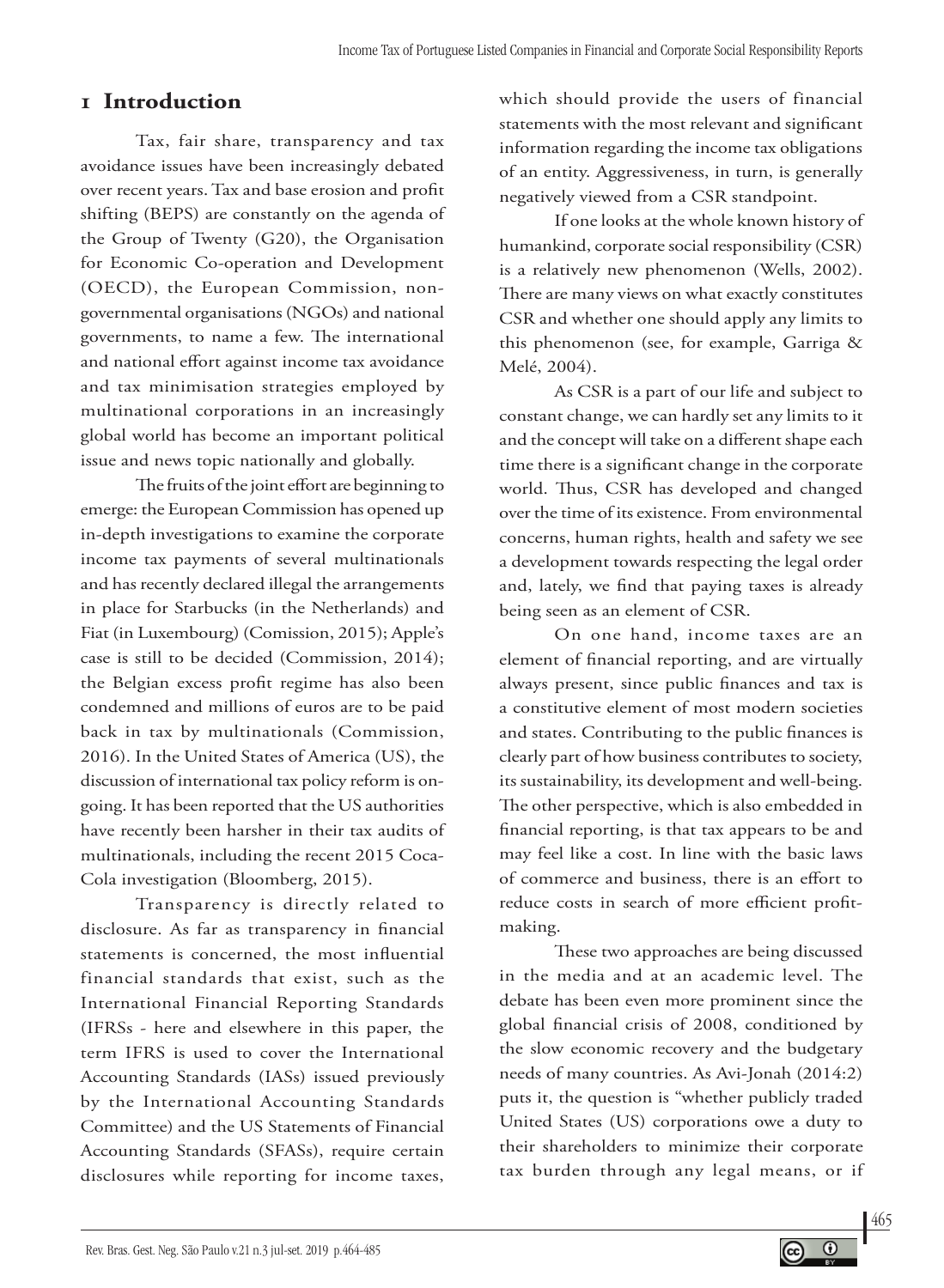instead, strategic behaviours like aggressive taxmotivated transactions are inconsistent with CSR". According to Scheiwiller and Symons (2014), who discuss tax and CSR in an article published in the Organisation for Economic Cooperation and Development (OECD) Observer online, the groups campaigning on tax would like to see "a change in reporting standards to require companies to report their tax affairs in much more detail in their accounts, essentially a profit and loss account, assets and tax charge for every country where they operate, known as countryby-country reporting".

These two leading forces give an impetus to the debate, scientific research and development in the field. As will be clear from further discussion, nowadays there seems to already be agreement that paying tax has become a CSR issue. Some companies have started to include tax payments as one of the issues discussed in their CSR reports. Scheiwiller and Symons (2014) give the example of the mining giant Anglo American: total tax contribution by country is reported in its CSR reports as part of its economic dimension, including all the different taxes paid and collected and explaining how all these taxes are generated across the life-cycle of a mining project, showing that two thirds of its tax payments are made in developing countries.

The inclusion of tax as an aspect of CSR reporting is indeed presenting tax information in a way that is easy to understand. Nonetheless, considering that no international and/or mandatory standards effectively exist in this regard, the information highlighted in CSR reports might be selective information cherrypicked by the reporting entity. The financial reporting standards, on the other hand, provide for certain minimum mandatory reporting and disclosure on income tax matters.

As far as CSR reporting is concerned, the academic research on whether corporate income tax is a subject for CSR reporting, on paying one's fair share of tax and on tax avoidance as an irresponsible CSR activity is still emerging

(see, for example, Dowling, 2013; Hoi, Wu & Zhang, 2013; Preuss, 2012; Ylönen & Laine, 2014)"ISBN" : "00014826", "ISSN" : "00014826", "PMID" : "91960059", "abstract" : "We examine the empirical association between corporate social responsibility (CSR. As will be shown in the theoretical background section, through a review of the financial standards referred to above and the academic literature, the studies undertaken until now have indeed discussed aspects of potential tax avoidance and empirical CSR reporting for income tax (see, for example, Avi-Yonah, 2008; Dowling, 2013; Jenkins, J. G. & Sawyers, 2002; Preuss, 2012). However, possibly because at this stage income tax is still being labelled an "emerging" CSR matter, no general and comprehensive overview has yet been produced to ascertain whether any of the most influential CSR reporting standards published by the UN, GRI and OECD recognise and/or mention income tax as a social responsibility item in their recommendations for CSR reporting.

In fact, the academic literature on tax as a CSR matter is still emerging, with the authors accepting that tax is a matter of CSR. A significant body of research has been developed as regards the US FIN 48 rules, demonstrating various aspects of its impact and the change in the tax behaviour of US corporations. International research provides evidence that more socially responsible firms are less tax aggressive, whereas, to the best of the authors' knowledge, no similar research has yet been conducted in Portugal.

The Portuguese academic literature and research has focussed mainly on the issues of tax, tax avoidance, tax reporting and CSR reporting separately. Thus, although the financial statements of Portuguese companies have come under the scrutiny of non-governmental organisations (NGOs) (see Fernandez, Mcgauran & Frederik, 2013) and the press (Venâncio, 2012a; Venâncio, 2012b) from the perspective of potential tax avoidance, no national academic discussion has arisen yet as regards their transparency in financial or CSR reporting.

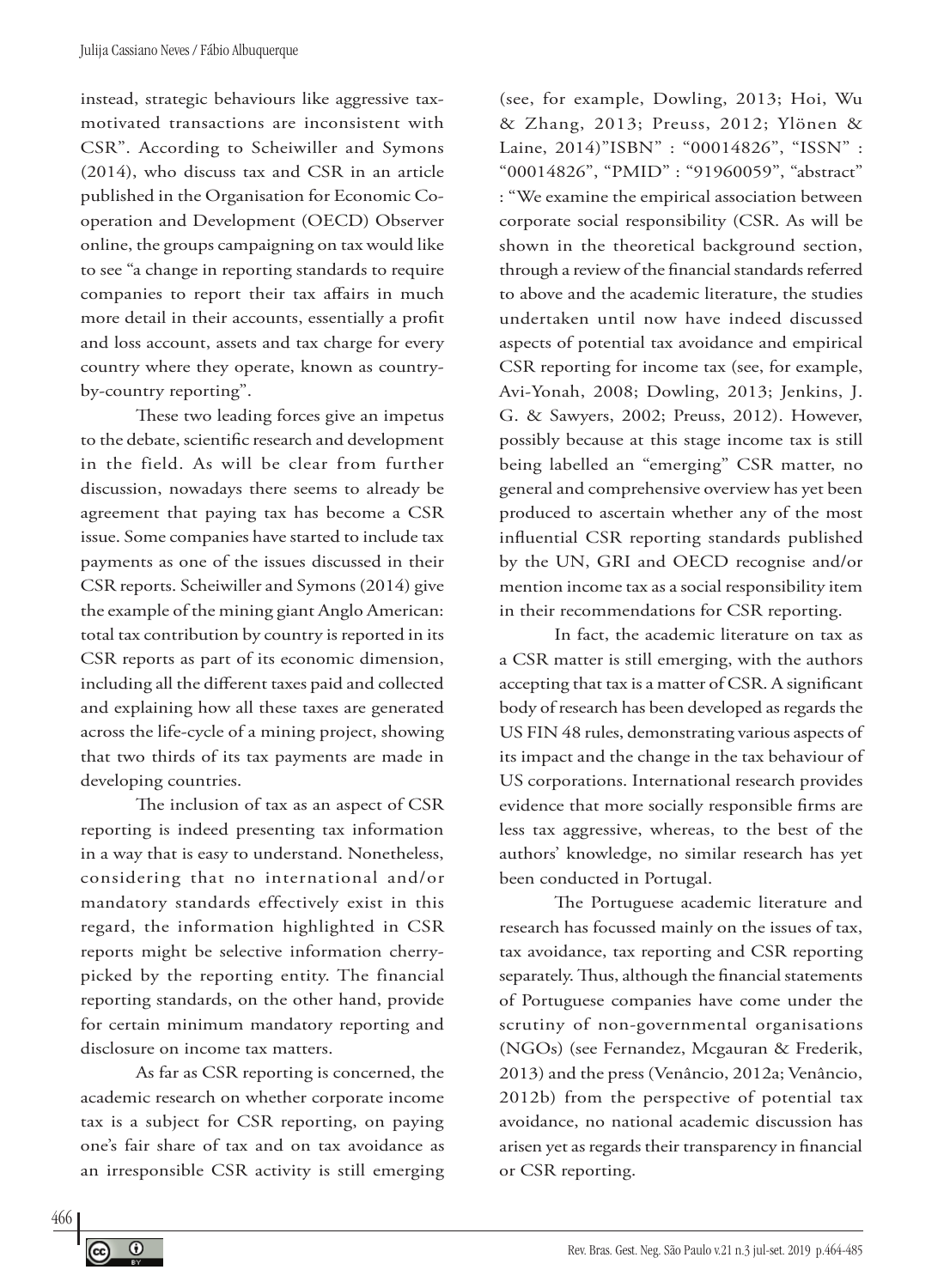Considering the issues mentioned before, it would not be justified to require income tax to be a matter of CSR reporting if income tax is not an item noted in the recommendations of the most influential bodies that issue guidelines for CSR reporting worldwide. Therefore, an initial theoretical analysis of the existing CSR reporting guidelines (the UN Global Compact, the GRI G4 Guidelines and the OECD Guidelines) is indispensable for the purposes of the topic chosen for this paper.

Based on the points previously mentioned, the main reasons for choosing the topic may be summarised as follows:

- First, corporate income tax payments, tax planning and tax avoidance is an issue that has been taken from the national to international level. There are a lot of changes going on regarding increasing transparency and combatting BEPS at the G20, OECD, EU and general international level;
- Second, income tax is increasingly becoming viewed as a CSR matter;
- Third, perhaps considering that these developments are recent, the academic research has lagged behind in terms of linking income tax or CSR reporting and income tax payments as a CSR factor on a comprehensive basis.

These reasons provide a compelling and sufficient background for conducting theoretical and practical research in this field.

Hence, assuming that tax is certainly developing into a CSR issue nowadays, it is of interest to investigate the current financial and CSR reporting rules as well as the disclosure of CSR-useful tax information in annual accounts and CSR reports in Portugal. From an empirical perspective, this paper aims to investigate the disclosure matters and effective income tax rate related to tax on income or corporate tax, particularly from a CSR viewpoint. To this end, the practices based on accounting standards as well as social responsibility guidelines will be

examined and, thus, CSR reports will be used as another source, in addition to the usual analysis exclusively based on annual consolidated reports.

Based on the above, the overall purpose of this study is to contribute to and develop the existing national research on the disclosure of income tax matters and CSR reporting in Portugal. As will be demonstrated further on by the review of the academic literature, this research is more specific in comparison to the previous more general national research both on income tax disclosure and reporting and CSR reporting. Considering the CSR angle of this research, the study presents a novelty at the level of national academic research by including income tax reporting and disclosure as a subject of CSR, and exploring income tax disclosure as a CSR matter at the level of the most influential Portuguese companies. Also, no identical international research could be found by the authors at the time of submitting this paper. Thus, this research will represent a novel contribution to the existing national academic research and available international research.

### **2 Literature review**

The academic and accounting literature linking the financial reporting disclosures of corporate tax and CSR has only emerged in the past few years. In recent years, scandals involving the widespread use of tax planning schemes resulting in the payment of disproportionately low corporate taxes by multinational corporations like Amazon, Google and Starbucks have taken on a worldwide dimension and are raising awareness of the issue, resulting in academic studies and research on the issue. According to Jenkins and Newell (2013:386), "the issue of corporate responsibility towards taxation has moved to centre stage" and "it is likely to become an increasingly important item on the CSR agenda in the foreseeable future".

It should be noted that tax avoidance has been always a topic for academic discussion mostly among tax law specialists, even though

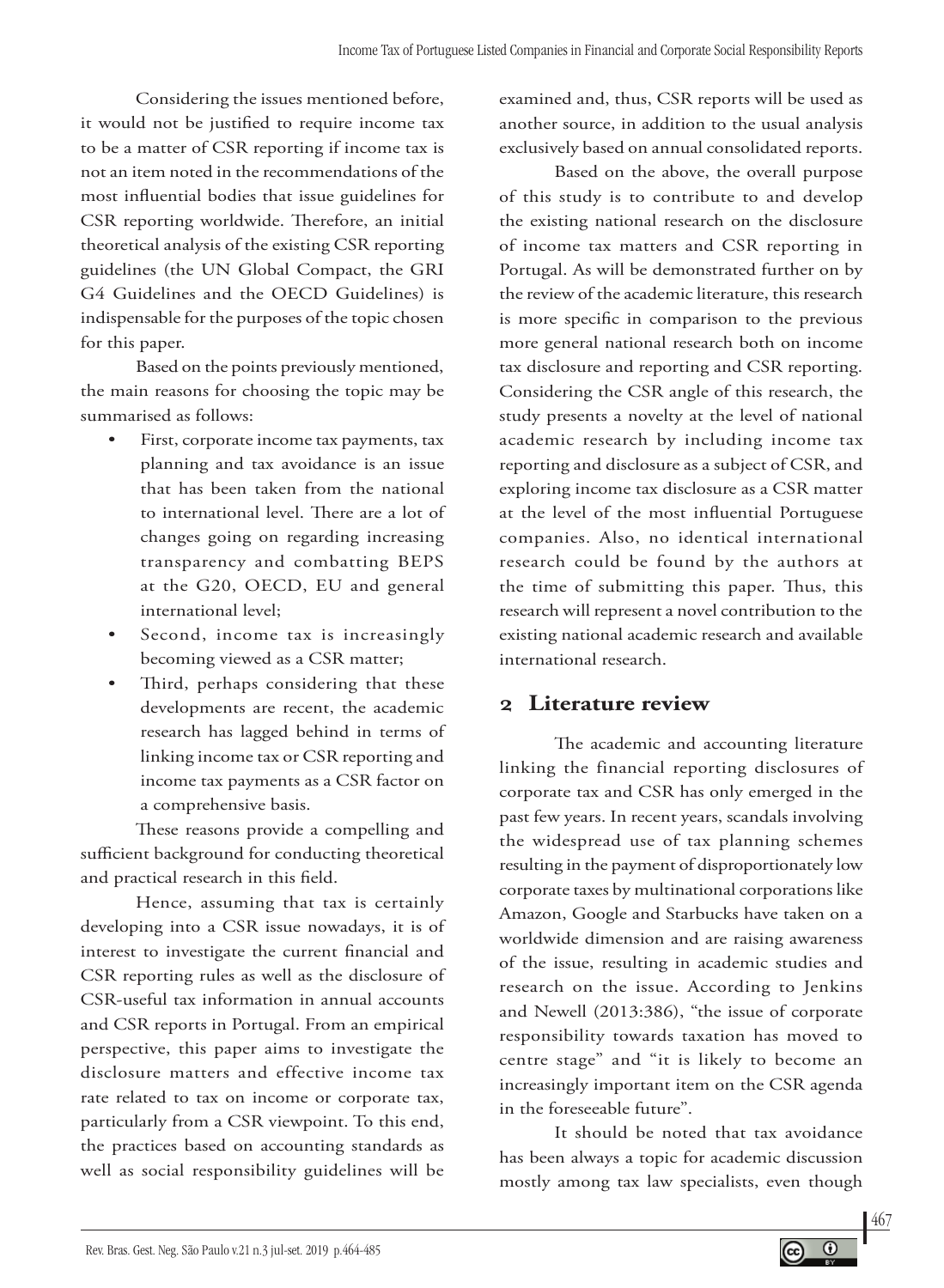no relationship was established between this and CSR or financial reporting. This literature is not the focus of the present research and thus will not be reviewed here, except for the Portuguese academic literature on this subject.

The views on taxation as a CSR matter put forward in the academic literature may diverge, but there is a predominant trend towards considering taxation as an item of CSR rather than excluding it from the responsibility framework.

As far as purely theoretical studies are concerned, Avi-Yonah (2008) discusses the three main theoretical views of the corporation and concludes that tax minimization strategies are unacceptable under any of these theories discussed. Dowling (2013) also examines the "fair share" of tax issue as a matter of CSR from a business ethics standpoint and scrutinises it under stakeholder group theories, concluding that taxation is a boundary condition for CSR. He notes that businesses have resisted discussing taxation as a moral issue and that the complexity of tax regulations and modern accounting rules, together with the global scale of operations, make it almost impossible for a member of the general public to understand whether a company pays its fair share of tax (Dowling, 2013).

Christensen and Murphy argue that "taxes are the lifeblood of the social contract, vital to the development and maintenance of physical infrastructure and the sustenance of the infrastructure of justice that underpins liberty and the market economy" (2004:37). In addition, these authors advocate reaching an intergovernmental agreement at a global level to define minimum standards of transparency and disclosure by companies, in which the IASB is given one of the leading roles (Christensen & Murphy, 2004).

Preuss (2012) discusses the issue of CSR of companies domiciled in tax havens, namely Bermuda and the Cayman Islands. The author rejects the utilitarian view that considers tax haven companies as wealth generators for their shareholders or tax haven

governments, undoubtedly seeing taxation as a CSR category. The study argues that, although offshore-headquartered companies cannot isolate themselves completely from global CSR awareness, off-shore incorporation supresses one important aspect of their responsibilities to society (i.e., taxation) and shows that the CSR of such companies is mostly mere window-dressing (Preuss, 2012).

Finally, Zhang (2010) approaches tax and CSR from the tax policy and Marxist ideology standpoints, advocating for the introduction of tax incentives in China to stimulate socially responsible corporate activities, such as public welfare donations, environmental protection and employment.

The US was the first country to formally link financial reporting and uncertainties in tax position, by means of the adoption of Financial Accounting Standards Board (FASB) interpretation (FIN) 48 and by introducing mandatory disclosure requirements. Since then, research has emerged in the US as regards the impact of FIN 48 and the tax behaviour and disclosures of multinational corporations. The research in the US is relevant and will be briefly reviewed here.

Before the adoption of FIN 48, Jenkins and Sawyers concluded that tax shelters were unlikely to be disclosed unless they resulted in a material contingent liability (Jenkins & Sawyers, 2002). Hope, Ma and Thomas (2013) tested the relationship between corporate tax avoidance and disclosure of geographical earnings by US firms. The authors found that firms opting not to disclose geographical earnings in their financial reports had lower effective tax rates, in line with the perception that non-disclosure of geographical earnings helps mask tax avoidance.The empirical research carried out by Mills, Robinson and Sansing (2010) investigates how FIN 48 changed the strategic interaction between corporations and the government. Their research shows that taxpayers with stronger positions obtain higher expected payoffs post-FIN 48 (Mills et al., 2010).

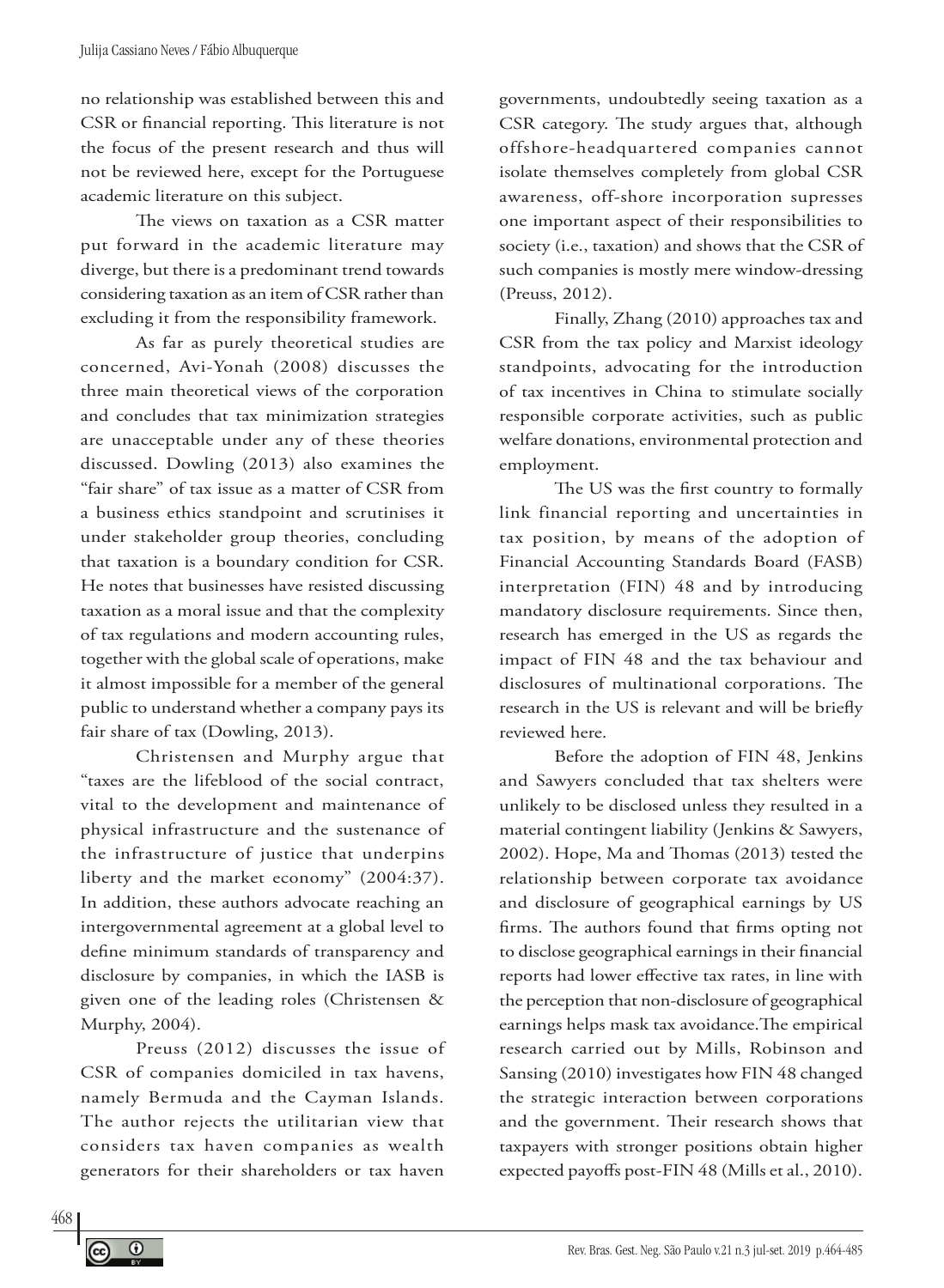Also, the research finds that liabilities disclosed under FIN 48 can be overstated or understated relative to the expected cash payment (Mills et al., 2010). The authors also conclude that some taxpayers are more likely to be audited because of their disclosures or they are deterred from taking more aggressive tax positions because of FIN 48 (Mills et al., 2010).

Another study finds that the implementation of FIN 48 possibly increased larger companies' tax burdens, due to the prohibition of recording any tax benefit which does not pass the "more-likely-than-not" test (Tomohara et al., 2012). In line with Mills et al. (2010), this research concludes that FIN 48 appears to have reduced the appeal of more aggressive tax minimization strategies (Tomohara et al., 2012). McKinley and Owsley (2013) assert that inter-group transfer pricing often falls into the category of uncertain tax positions and is likely to increase tax charges as well as lowering the valuation allowance under FIN 48. Finally, the study by Lisowsky, Robinson and Schmidt (2013) links public disclosures of tax reserves with mandatory private disclosures of tax shelter participation made to the Internal Revenue Service. The authors find strong evidence that tax reserves are positively associated with tax shelters, attributing 48% of their value to the benefits of tax shelters, while other commonly used measures of tax avoidance are not (Lisowsky et al., 2013).

The reviewed research on the effects of FIN 48 implementation does not directly link the findings to CSR. Indeed, as noted by a number of authors (Fisher, 2014; Jenkins & Newell, 2013; Dowling, 2013), taxation is hardly mentioned in CSR reports and tax avoidance is rarely discussed in the context of CSR. Nonetheless, the academic research on this subject is emerging at a considerable pace, which may be a result, for instance, of the tax avoidance scandals of recent years, which have been discussed globally, the increasing public awareness and the work of the G20 and OECD on tax transparency, tax

competition and combating base erosion and profit shifting (BEPS).

The existing research combining theoretical and empirical discussions examines various aspects of taxation and CSR. By adopting a wider view of the corporation and considering a larger range of stakeholders that goes beyond management and shareholders, Lanis and Richardson (2012) put taxes into the CSR framework, arguing that tax aggressiveness is socially irresponsible. In the empirical part of their research, the authors examine the relationship between CSR and tax aggressiveness in Australia. They demonstrate that the higher the level of CSR disclosure, the lower the tax aggressiveness, and their further analysis also shows that the existence of a social investment commitment and corporate and social responsibility strategy reduces tax aggressiveness. Laguir, Staglianò and Elbaz (2015) examine how the CSR dimension influences the corporate tax aggressiveness of French listed firms. In line with previous research, the authors conclude that the higher the social dimension of CSR, the lower the tax aggressiveness. Hoi, Wu and Zhang (2013) adopt a broader perspective to evaluate CSR activities and examine the association between CSR and tax avoidance, also using FIN 48 as a natural quasi-experiment to further explore this link. More specifically, and partially relating to empirical research methods used by Lanis and Richardson (2012), the research conducted by these authors collectively suggests that firms with excessively irresponsible CSR activities are more aggressive in avoiding taxes.

Laine and Ylönen (2014) also argue that corporate tax payment is an issue of CSR and explore the transfer pricing strategy of a Finnish corporation as a case of implementing aggressive tax minimization strategies but not disclosing tax matters in its numerous corporate responsibility publications. Huseynov and Klamm (2012) explore the relationship between auditor-provided tax services and the impact of CSR. They conclude that tax fees are always associated with a lower effective tax rate (i.e., the percentage of income

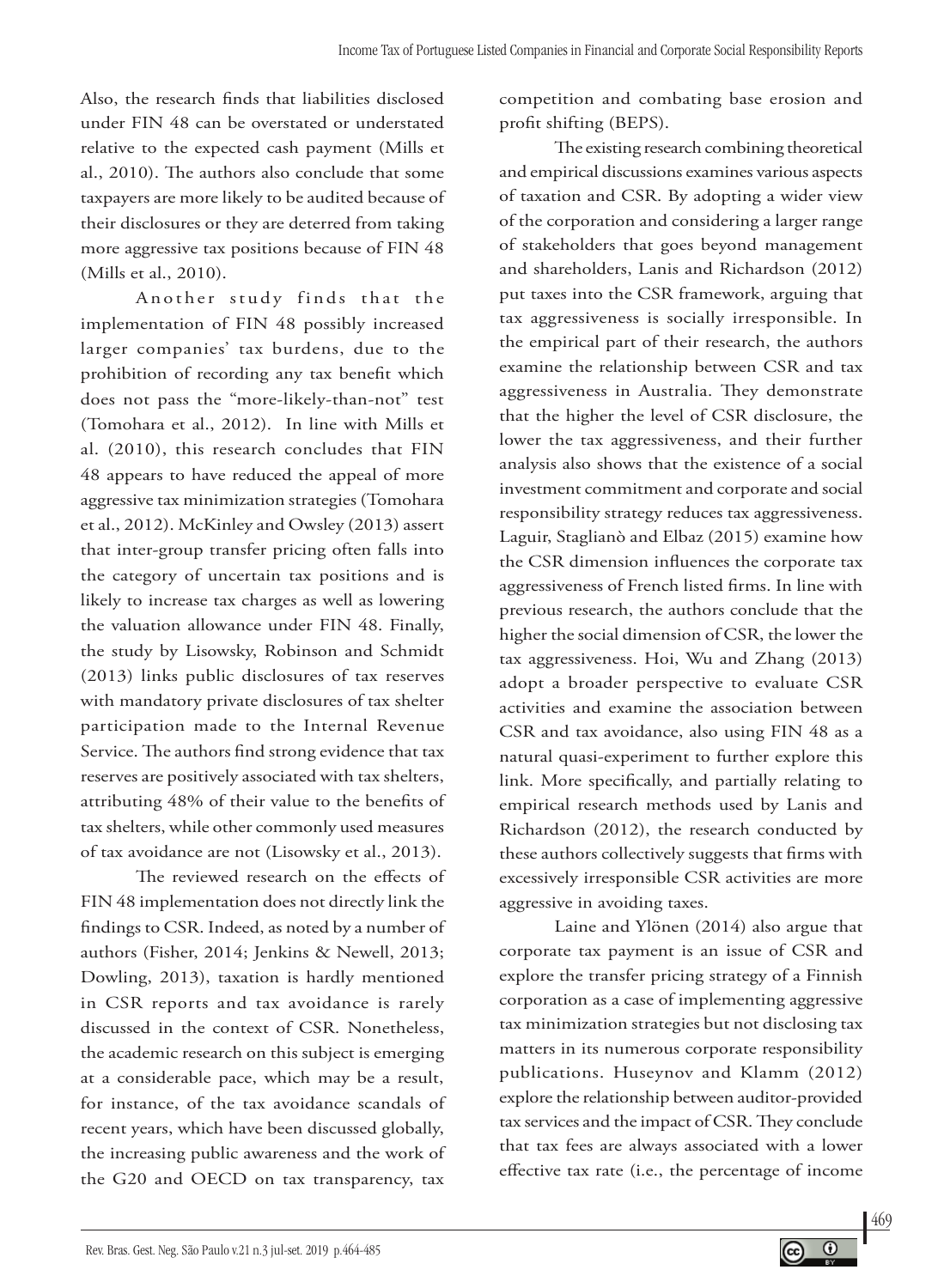tax charged in relation to pre-tax earnings). However, the relationship between fees paid for auditor-provided tax services and tax avoidance is affected by levels of CSR: tax fees are associated with a higher effective tax rate for firms with stronger CSR.

Finally, there are qualitative studies that may be used for discussing CSR as a risk management tool: Hardeck and Hertl (2013) investigate the effects of media reports on aggressive and responsible tax strategies, Desai and Dharmapala (2004, 2008) investigate the links between corporate tax avoidance and corporate governance, Kenyon examines tax avoidance practices in Brazil (2008) and Lenter, Slemrod and Shackelford (2003) discuss the pros and cons of public disclosure of corporate tax returns information, as a means to increase transparency and accountability.

# **3 Hypotheses and methodology**

Considering the objectives of the empirical research outlined in this paper, which is to assess levels of CSR-related income tax disclosure and its links to "fair share" contribution, the level of disclosure will be related to the effective tax rate (ETR), which will help to ascertain whether companies that disclose more complete information on tax payments also tend to pay more in taxes. To this end, the Total Index will be associated (regressed) with ETR as an indicator of "fair share" contribution. Furthermore, the Total Index will be related to financial factors of size and profitability, as well as the sector.

It is generally expected that larger corporations (i.e. larger sized ones) have more resources and opportunities for tax planning and potential tax avoidance. Also, from a CSR perspective, it is expected that taxes on income generally represent a cost item that may have a certain weight among the expenses and in the accounts, so the level of profitability could be correlated to the general stand towards income taxes and related disclosure. Furthermore, to investigate whether financial factors, such as

size and profitability, may impact the level of disclosure, the relationship is explored between the Total Index and these factors.

Consequently, the following hypothesis H1 and sub-hypotheses will be tested:

> **H1**: *There is a positive relationship between the level of CSR-related income tax disclosure and ETR, size and profitability, and a relationship between the level of CSR-related income tax disclosure and the sector. H1.1: There is a positive relationship between the Total Index and ETR. H1.2: There is a positive relationship between the Total Index and size. H1.3: There is a positive relationship between the Total Index and profitability. H1.4: There is a positive/negative relationship between the level of CSR-related income tax disclosure and the sector.*

This hypothesis tries to ascertain an association between CSR-related income tax disclosure and ETR. The above (sub-) hypotheses are in line with the previous research, which has consistently linked the degree of disclosure to size and profitability, both at national and international levels (Carvalho, 2008; Lopes, 2014; Pereira, 2013; Silva, 2013){ "id" : "ITEM-2", "itemData" : { "abstract" : "The adoption of IASB\u2019s standards has represented, in European Union, an important effort of harmonization towards the financial reporting comprehensiveness, reliability, relevance, and comparability. This paper seeks to highlight the importance of Information Compliance Indexes (ICI.

The next hypothesis studies the ETR as a factor of "fair share" contribution and links it to the financial factors. Here, it should be noted that Lanis and Richardson (2012) already studied, within the broader aspects of their investigation, the relationships between ETR (which was the measure of tax aggressiveness) and financial factors of Australian listed entities. Thus, the hypotheses partially repeat a part of the empirical research of these authors and are formulated as follows: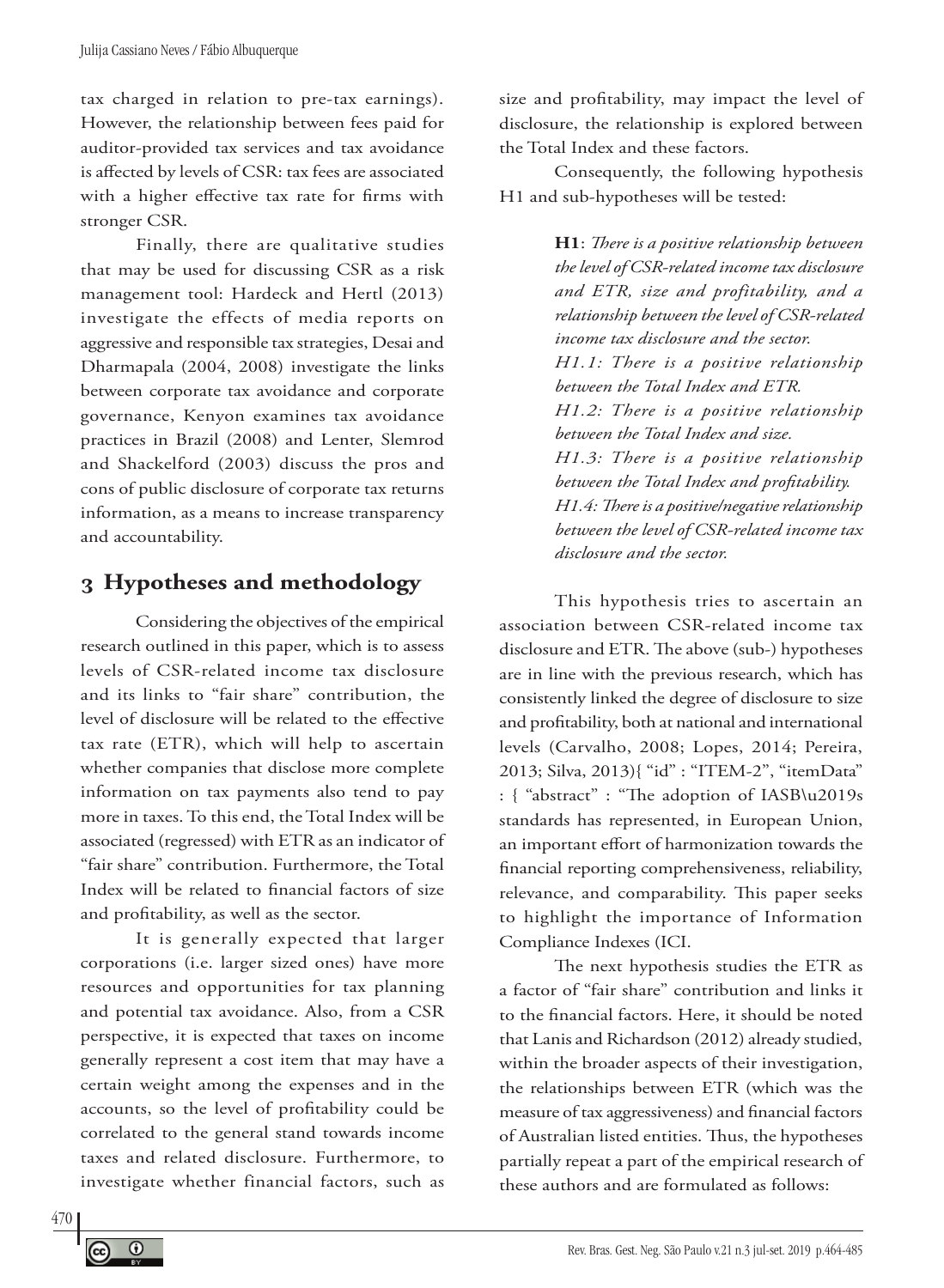**H2**: *There is a positive relationship between ETR, size and profitability, and a relationship between ETR and the sector. H2.1: There is a positive relationship between ETR and size. H2.2: There is a positive relationship between ETR and profitability. H2.3: There is a positive/negative relationship between ETR and the sector.*

Finally, to study the specific impact of leverage (indebtedness) on CSR-related income tax disclosure and ETR, Hypothesis H3 is developed as follows:

> **H3**: *The level of leverage negatively influences the level of CSR-related income tax disclosures and ETR. H3.1: The level of leverage negatively influences the Total Index. H3.2: The level of leverage negatively influences the ETR.*

The level of leverage has already been linked to information disclosure indices or disclosure items in the national literature (Lopes, 2014; Pereira, 2013)in European Union, an important effort of harmonization towards the financial reporting comprehensiveness, reliability, relevance, and comparability. This paper seeks to highlight the importance of Information Compliance Indexes (ICI, albeit not exactly to an index like the Total Index.

As regards leverage and ETR, in general terms, the above hypothesis and sub-hypotheses are based on the previous international research, which finds that the leverage of multinational corporations may be evidence of thin capitalisation of separate group entities and of tax management to reduce the corporate income tax burden and, hence, ETR (Buettner et al., 2012; Feld et al., 2013; Lanis & Richardson, 2012; Lin et al., 2014; Overesch & Wamser, 2010, 2014; Taylor et al., 2011; Taylor & Richardson, 2013).

The hypotheses will be tested based on the information extracted from the consolidated

financial statements (annual accounts) and CSR reports made publicly available by 17 Lisbon Euronext PSI 20 entities within the period from 2010 to 2014. The population relates to the third quarterly PSI 20 Index review by Euronext, effective on 21 December 2015. The consolidated financial reports (annual accounts) of the 17 companies included in the population and the CSR reports were reviewed irrespective of any of the included entities being excluded from the PSI 20 Index in any prior years. In total, the final sample comprised 85 firm-year observations, which included 85 annual consolidated accounts and 64 CSR reports.

It should be noted that the activity sector was based on the classification adopted in several national studies, such as those developed by the Banco de Portugal and National Statistics, instead of the Euronext Industry Classification Benchmark. The Industry Classification Benchmark appears not to always correctly reflect the main business line of some companies (by classifying, for example, CTT – Correios de Portugal, S.A. in Industry class).

As previously stated, the main objective of this empirical research is to investigate whether and to what extent the ETR and disclosure related to income taxes are viewed by the largest corporations in Portugal as a matter of CSR. These objectives were translated into the hypotheses above, from which operational subhypotheses were also developed. To verify them, the research will be based on an analysis of the following main factors:

- a) the level of disclosure related to basic relevant elements of income taxes from a CSR perspective **in the annual consolidated reports**, using the income tax charge disclosure index (the "ITD Index");
- b) the additional level of disclosure related to income taxes as an element of CSR **in the CSR reports**, using the index which, in addition to the ITD Index mentioned above, considers the level of disclosure in CSR reports (the "Total Index").

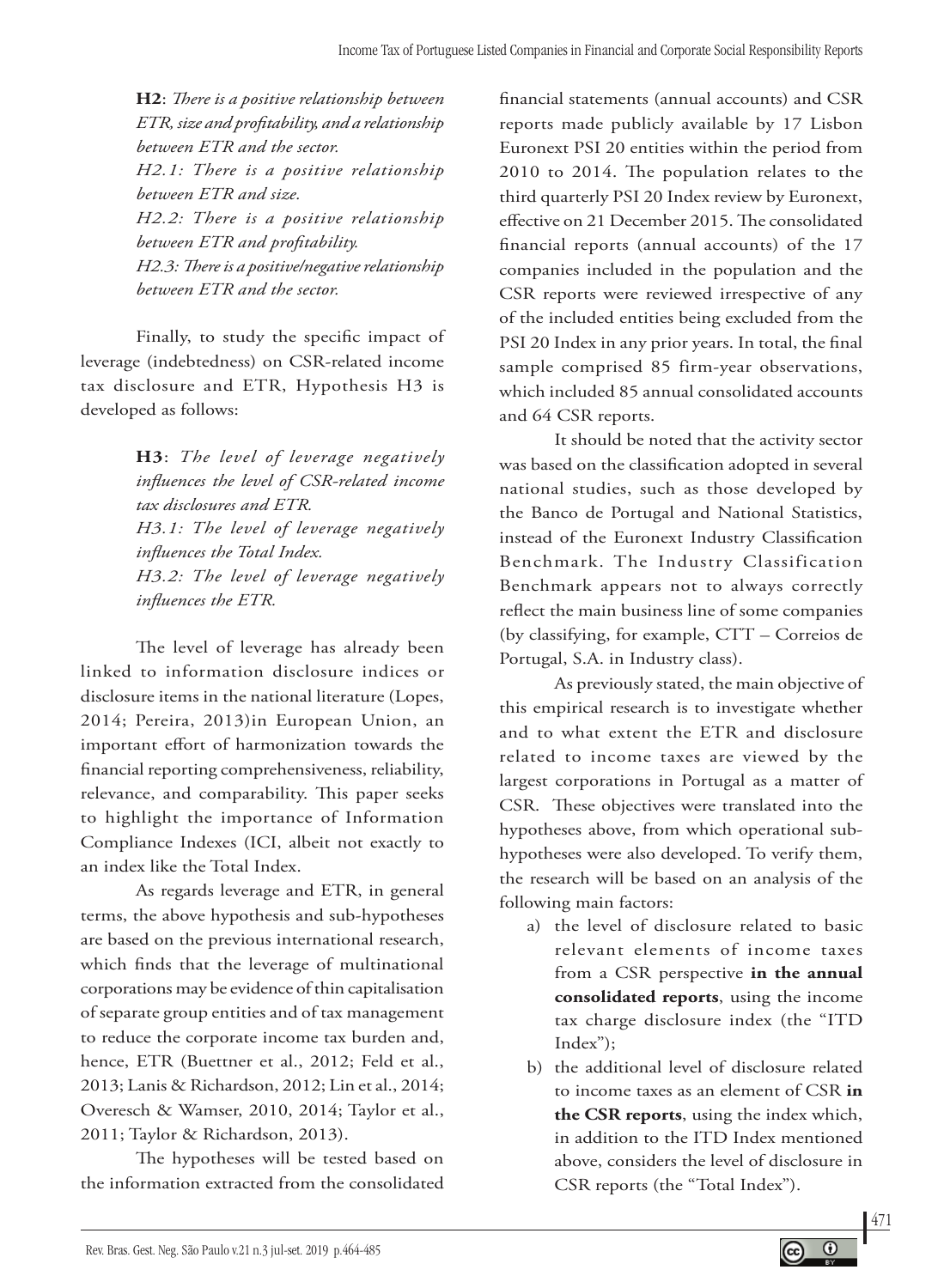c) the ETR of an entity, used as an indicator of the "fair share" tax contribution.

The ITD Index and the Total Index are the focal elements, which will be considered as dependent variables in the empirical research presented below. Generally, the existence of information disclosure indices related to income taxes would repeat the previous national research on disclosure: specifically, the research by Lopes (2014)in European Union, an important effort of harmonization towards the financial reporting comprehensiveness, reliability, relevance, and comparability. This paper seeks to highlight the importance of Information Compliance Indexes (ICI constructing an income tax (IAS 12) disclosure index in Portugal, the research by Pereira (2013), Silva (2013)at an international level, that took place in the last decades, through the publication of several laws consecrating this objective, it is expectable that the quality of the information supplied by the economical operators is not only major but also more embracing and more equitable. So, the International Accounting Standards (IAS and Henriques (2011)which led to the adoption, in the European Union, of normative issued by IASB, it is necessary to comply with the presentation and disclosure requirements. This study seeks to understand whether the formal harmonisation within the EU is also a material harmonization, in particular on what deferred taxes are concerned, in Spain, since has been previously verified that this was an area (both accounting and geographically speaking on disclosure and its harmonisation related to deferred taxes, and the research by Carvalho (2008), Fernandes et at. (2013) and Silva (2014) on the degree of disclosure of CSR (mostly GRI) aspects by Portuguese companies.

However, in comparison to the cited studies, the construction of the ITD Index and the Total Index present a certain novelty. The novelty of the suggested indices *vis-à-vis* the prior studies cited above is their focus on income tax disclosure items (in mandatory financial reporting and voluntary CSR reporting) that are significant from the CSR perspective.

In this sense, whereas all these prior studies covered overall mandatory income tax and voluntary CSR disclosure (F. P. M. de Carvalho, 2008; Fernandes et al., 2013; I. T. Lopes, 2014; Silva, 2014)in European Union, an important effort of harmonization towards the financial reporting comprehensiveness, reliability, relevance, and comparability. This paper seeks to highlight the importance of Information Compliance Indexes (ICI, or focussed on deferred tax disclosure elements (Henriques, 2011; Pereira, 2013; M. D. C. da Silva, 2013){ "id" : "ITEM-2", "itemData" : { "abstract" : "Due to the crescent accounting harmonization, at an international level, that took place in the last decades, through the publication of several laws consecrating this objective, it is expectable that the quality of the information supplied by the economical operators is not only major but also more embracing and more equitable. So, the International Accounting Standards (IAS, the present research selects disclosure items based on their relevance for CSR, which is in line with the objective of testing the degree of disclosure of information on income taxes from the "fair share" contribution and CSR perspective. In other words, the ITD Index and Total Index do not consider all existing disclosure requirements related to income taxes. For the construction of the ITD Index, only the disclosure items which would be interesting from the CSR perspective were selected. In turn, the Total Index is composed of the ITD Index but takes into account whether and to what extent the information related to income tax expense, commitment to good tax governance and tax compliance were noted in the CSR report of an entity. Thus, the ITD Index and the Total Index are different from all previously designed indices developed by the aforementioned studies related to income tax or CSR disclosure.

As the studies linking taxation and CSR are still emerging, no prior investigation of income tax disclosure from the CSR perspective has been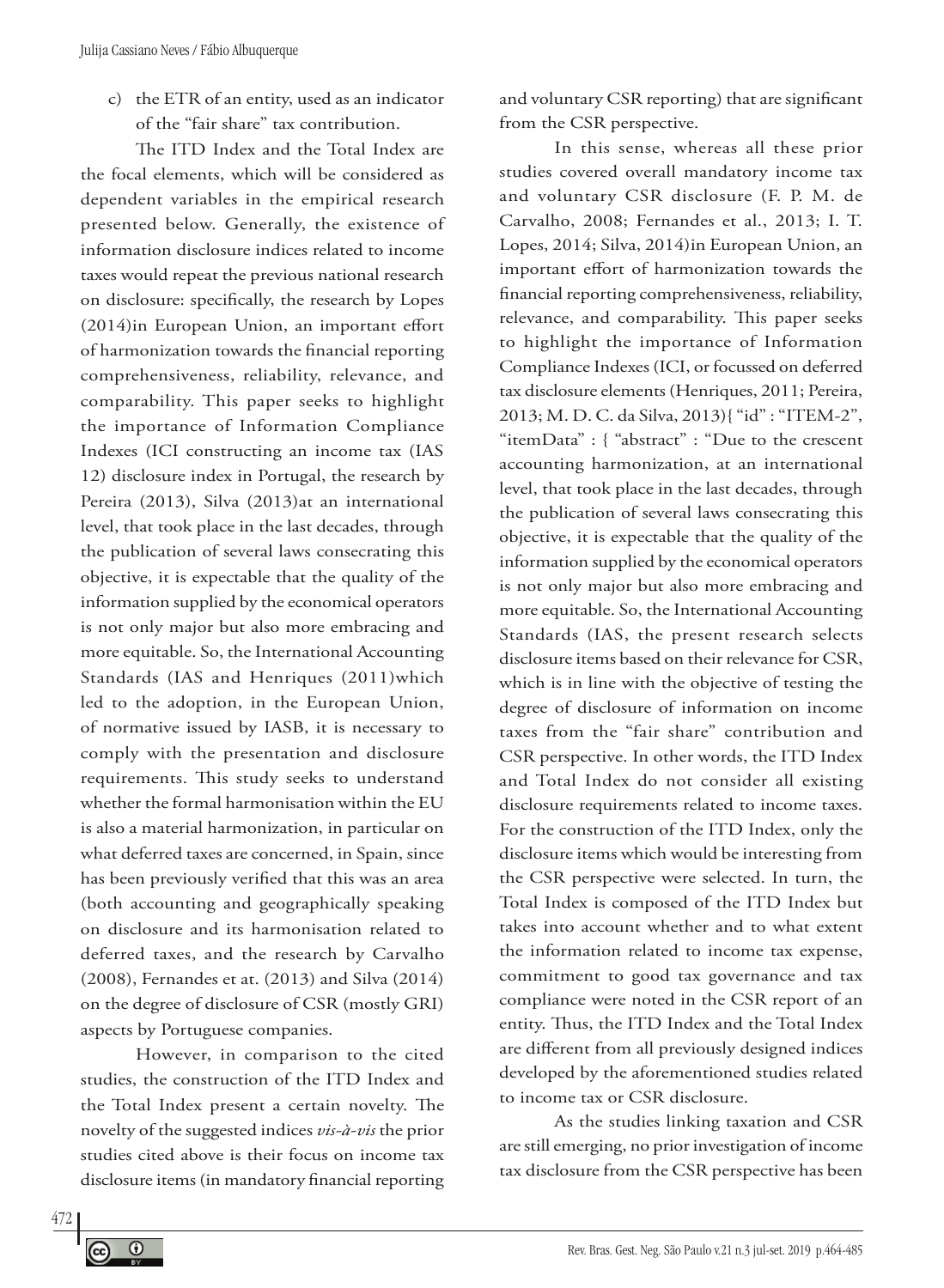conducted in Portugal, and no academic literature constructing a hypothesis involving degree of disclosure and transparency in income tax matters was available internationally at the time of conducting the present empirical investigation. Consequently, the selection of mandatory and voluntary CSR disclosure elements was made by the authors with the objective of this paper in mind. The second novelty of the empirical research is its focus on ETR as a measurement of "fair share" tax contribution.

In relation to the concept of ETR, it should first be noted that ETR is the percentage of income tax expenses indicated in the profit and loss account of an entity in relation to profits reported immediately before income tax expenses. It will be different from the statutory income tax rate in most cases, as in Portugal and many other developed and developing countries the calculation of taxable income differs from the calculation of profits before taxes under accounting rules.

In this regard, there is general agreement that companies should pay their "fair share" of tax. This has been widely advocated and stated on a political level, namely, at the G20, by the highest OECD and EU officials (Commission, 2015; OECD, 2013; Reuters, 2012) and by means of the implementation of various tax transparency initiatives described in the Introduction chapter. The duty to pay one's "fair share" of tax has been extensively recognised in the academic literature addressing the ethical and CSR perspectives

of income taxation (e.g., Avi-Yonah, 2008; Dowling, 2013) as well as explicitly stated in the literature attempting to measure tax avoidance, tax aggressiveness and tax management (Desai & Dharmapala, 2004, 2008; Laguir et al., 2015; Lanis & Richardson, 2012).

It is also noted that no precise amount can be set to constitute a "fair share" contribution of taxes to society. For this reason, the purpose of the present investigation is not to make such a determination. Instead, we use ETR as an indicator of corporate income tax expense as a "fair share" tax contribution by companies included in the population. In prior research, ETR has been extensively used as a measurement or indicator of tax aggressiveness (Laguir et al., 2015; Lanis & Richardson, 2012; Lin, Tong & Tucker, 2014), tax avoidance (Annuar, Salihu & Obid, 2014; Ylönen & Laine, 2014) and the degree of tax management (Gupta et al., 2014; Huseynov & Klamm, 2012). As a natural indicator of income tax expenses estimated to be incurred for the financial year in question, and in line with the research indicated above, it is taken as a factor of "fair share" contribution of income tax, without any attempt to determine what exact amount would constitute such a contribution.

Table 1 presents the 10 relevant tax disclosure elements (TDE) developed under IAS 12. For the purposes of the income tax charge disclosure index (ITD Index), mandatory and voluntary disclosure elements that are relevant from a CSR perspective were selected.

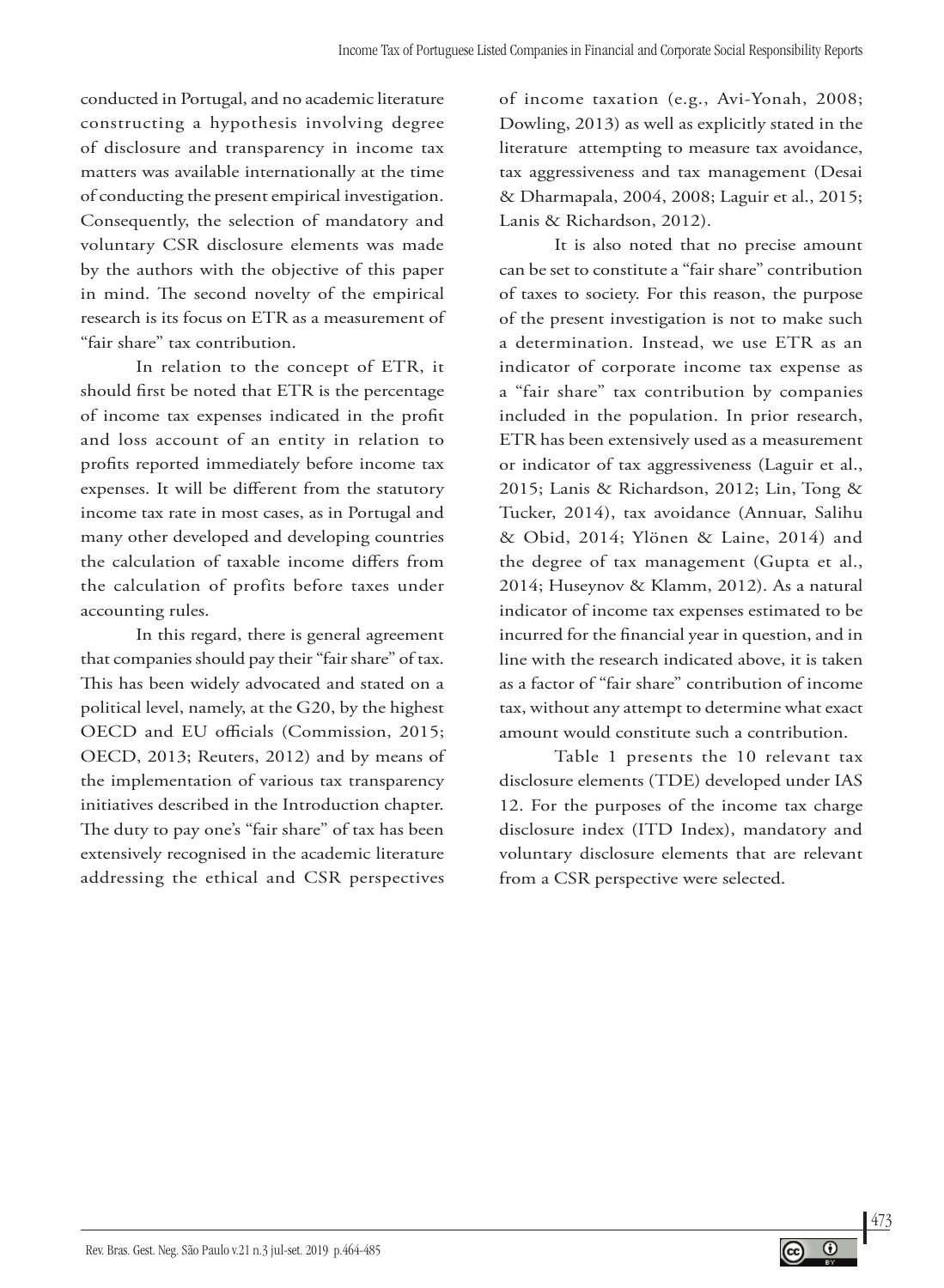### Table 1 **Relevant IAS 12 tax disclosure elements**

| Ref.          | Code             | Description                                                                                     |
|---------------|------------------|-------------------------------------------------------------------------------------------------|
| $\int$ 80 (a) | TDE              | Current tax expense (income)                                                                    |
| \$80(b)       | TDE,             | Adjustments recognised in the period for current tax of prior periods                           |
| $\int$ 80 (c) | TDE <sub>3</sub> | Amount of deferred tax expense (income) relating to temporary differences                       |
| $\int$ 80 (d) | TDE <sub>4</sub> | Amount of deferred tax expense (income) relating to changes in rates                            |
| \$81(a)       | TDE <sub>5</sub> | Aggregate current/deferred tax relating to items credited directly to equity                    |
| \$81(c)       | TDE <sub>6</sub> | General reconciliation between effective tax expense and statutory tax rate                     |
| \$81(c)       | $TDE_{7}$        | Disclosure of the tax basis                                                                     |
| \$81(d)       | TDE <sub>s</sub> | Explanation of changes in the applicable tax rate(s) compared to the previous period            |
| \$81(f)       | $TDE_{\alpha}$   | Temporary differences associated with investments in subsidiaries, branches and associates, and |
|               |                  | interests in joint arrangements                                                                 |
| \$81(g)       | $TDE_{10}$       | Types of temporary differences and unused tax losses and credits and the amount of deferred     |
|               |                  | tax assets/liabilities recognised in the statement of financial position and the amount of      |
|               |                  | deferred tax income or expense recognised in profit or loss                                     |

**Source**: Adapted from IAS 12

Next, from the CSR perspective, the items proportional tax expense reconciliation, geographical tax expense disclosure, disclosure of tax contingencies, if any, and detailed ETR and

statutory tax reconciliation provided additional explanations in this regard. Therefore, the following items listed in Table 2 are also considered.

### Table 2 **Additional tax disclosure elements**

| Reference       | Code              | Description                                                                                                              |
|-----------------|-------------------|--------------------------------------------------------------------------------------------------------------------------|
| IAS 1.117       | TDE <sub></sub>   | Explicit disclosure of policies in respect of accounting for income taxes                                                |
| IAS $12.81(C)$  | $TDE_{12}$        | Reconciliation of the statutory and effective tax rates stating statutory and effective rates (as opposed<br>to amounts) |
| IAS $12.81(C)$  | TDE <sub>12</sub> | Tax reconciliation: details on the differences between the accounting profit and the tax base                            |
| IAS $12.80(A)$  | $TDE_{14}$        | Disclosure of current tax expense by main geographies                                                                    |
| IAS 37.84-37.86 | TDE.              | Disclosure of tax provisions and/or tax contingencies                                                                    |

**Source**: Adapted from IAS 1, IAS 12 and IAS 37

As regards CSR and the ITD Index, Table 3 shows the elements for disclosure in the CSR reports (CSRTDE) of the entities analysed.

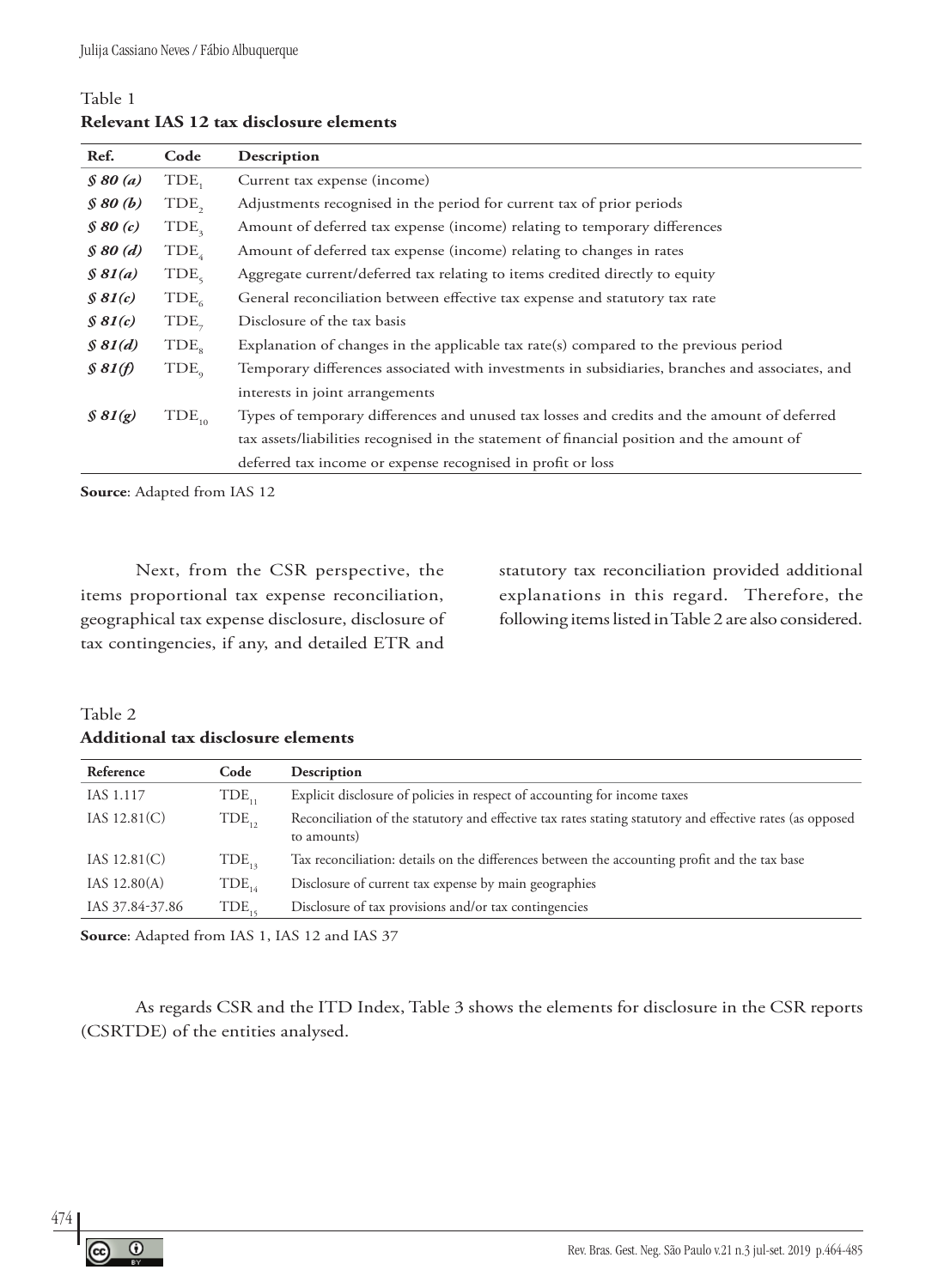| Table 3                        |
|--------------------------------|
| <b>CSR</b> disclosure elements |

| Code                  | Description                                                              |
|-----------------------|--------------------------------------------------------------------------|
| CSRTDE,               | Existence of CSR report                                                  |
| CSRTDE,               | Note on taxes as a matter of CSR                                         |
| $CSRTDE$ <sub>3</sub> | Statement of total amount of taxes paid                                  |
| CSRTDE                | Disclosure of paid corporate income taxes                                |
| CSRTDE                | Disclosure of ETR                                                        |
| CSRTDE <sub>6</sub>   | Disclosure of tax provisions and/or tax contingencies                    |
| <b>CSRTDE7</b>        | Disclosure of tax policies                                               |
| CSRTDE8               | Disclosure of existence of tax governance model/tax being a board matter |
| CSRTDE9               | Commitment to tax transparency                                           |
| CSRTDE10              | Commitment to tax compliance                                             |
|                       |                                                                          |

**Source**: Adapted based on the Sustainability Report of Fortum Oyj 2013 **0,5** Elemento divulgado incompletamente/parcialmente **0** Elemento não divulgado **0.5** Element incompletely/partially disclosed **Table 3 Codes assigned to the data collected 1** Elemento totalmente divulgado  $\frac{1}{201}$  $T_{\text{Cov}}$   $\frac{1}{201}$ 

To assess the level of reporting, a content analysis framework was developed. The data collected manually from the annual consolidated accounts and CSR reports were codified into pre-defined categories, considering the level of disclosure or the required disclosure of the elements. Thus, a code from '0' to '2' was assigned to each information item, as shown in Table 3.

Table 3 **Codes assigned to the data collected**

| Description                              |
|------------------------------------------|
| Element not disclosed                    |
| Element incompletely/partially disclosed |
| Element fully disclosed                  |
| Not applicable                           |
|                                          |

The information compliance index for each company can be obtained from the ratio between the total items disclosed by a company and the sum of items that should be disclosed (Lopes, 2014)in European Union, an important effort of harmonization towards the financial reporting comprehensiveness, reliability, relevance, and comparability. This paper seeks to highlight the importance of Information Compliance Indexes (ICI, according to the standard set above.

The first step in this research is to compute the ITD Index, which is done using the following formula: the ITD Index, which is done using the following<br>Computed to a normal segment of anormal seguinte formula:  $\frac{1}{2}$ The first step in this research is to compute O primeiro passo desta pesquisa é calcular o Índice ITD com a seguinte fórmula:  $\begin{array}{c}\n\text{formula:}\n\end{array}$ **1** Elemento totalmente divulgado The first step in this researcl O índice de conformidade das informações para cada empresa pode ser obtido por meio do the ITD Index, wh

$$
\text{ITD Index}_{i}^{j} = \frac{\sum_{i=1}^{n} D_{i}^{j}}{\text{ITD}_{i}^{j}} \tag{1}
$$

Where: (Lopes, 2014), according to the standard set above.

**ITD Index**<sup>*i*</sup><sub>*i*</sub> is the ITD Index for company *i*; ITD Index $i^{\prime}_i$  is the ITD Index for company  $i;$ **The finally** is the ITD findex for company  $\ell$ , ITD Index<sup>j</sup> is the e ITD Index for company  $i;$ **ITD Index'** is the ITD Index for company *i*;

 $D_i^j$  is IAS 12 and additional tax disclosure observed in company *i*;  $\mathbf{v}_i$  is the 12  $\overline{\phantom{a}}^{i}$ betweed in company *i*; Onde:

 is total disclosures required and applicable to company *i*.  $\sum_{i=1}^{n}$  $\sum_{i=1}^n$  $\frac{1}{\sqrt{1-\frac{1}{\sqrt{1-\frac{1}{\sqrt{1-\frac{1}{\sqrt{1-\frac{1}{\sqrt{1-\frac{1}{\sqrt{1-\frac{1}{\sqrt{1-\frac{1}{\sqrt{1-\frac{1}{\sqrt{1-\frac{1}{\sqrt{1-\frac{1}{\sqrt{1-\frac{1}{\sqrt{1-\frac{1}{\sqrt{1-\frac{1}{\sqrt{1-\frac{1}{\sqrt{1-\frac{1}{\sqrt{1-\frac{1}{\sqrt{1-\frac{1}{\sqrt{1-\frac{1}{\sqrt{1-\frac{1}{\sqrt{1-\frac{1}{\sqrt{1-\frac{1}{\sqrt{1-\frac{1}{\sqrt{1-\frac{1}{\sqrt{1-\frac{1$  $\mathbf{F} \mathbf{D}^f$  de exigidation expresses exigidas de aplicable to company *i*.  $\boldsymbol{ITD}_t^j$  is total disclosures required and applicable  $\mathcal{L}$  segundo passo é calcular o Índice Total com a seguinte fórmula:  $\mathcal{L}$ osures required and applicable  $\frac{1}{\sqrt{2}}$  $\sum_{i=1}^{\infty}$  divulgation and  $i$ ; expressed in equation  $\sum_{i=1}^{\infty}$  $ITD<sup>j</sup>$  , is total disclosures required and anni Τ  $\epsilon$  company  $\iota$ ;

tep is to compute the Total mae The second step is to compute the Total Interested compare the setting of the setting of the setting of the setting of the setting of the setting of the setting of the setting of the setting of the setting of the setting of the setting of the setting of the sett Index, which is done using the following formula: ndes, when is done using the following formula.  $\mathbf{r}$ 

**Total Index** 
$$
i = \frac{\sum_{i=1}^{n} D_i^j}{Total_i^j}
$$
 (2)

 $\ddot{W}$  $h$ ere:  $\mathbf{v}$  é a divulgação adicional e de RSC, e conforme a IAS 12 observada na empresa *i;* Where:  $W<sub>here</sub>$ 

 is total relevant disclosures applicable to company *i.* is total relevant disclosures applicable to company *i.*  $\boldsymbol{T}$ otal Index  ${}^{j}_{i}$  is the Total Index for company  $i;$ é o total de divulgações relevantes aplicáveis à empresa *i.* **Total Index**  $\frac{1}{i}$  is the Total Index for comp

 $D_i$  is this 12, additional and USK disclosure observed in company i;  $\mathbf{r}$  $\boldsymbol{D}_i^j$  is IAS 12, additional and CSR disclosure observed in company *i*;  $\mathbf{D}_i^j$  is IAS 12, additional and CSR disclosure

 $\left[\text{Total}\right]$  is total relevant disclosures applicable to  $\mathcal{L}$ **i** for a relevant disclosures applicable to **i**s the Total Index for company *i*; é o total de divulgações relevantes aplicáveis à empresa *i.*  $\sum_i$   $\sum_i$  disclosure observed in company *i*.  $\mathbf{company}\ i.$ Total  $\frac{1}{i}$  is total relevant disclosures applicable to

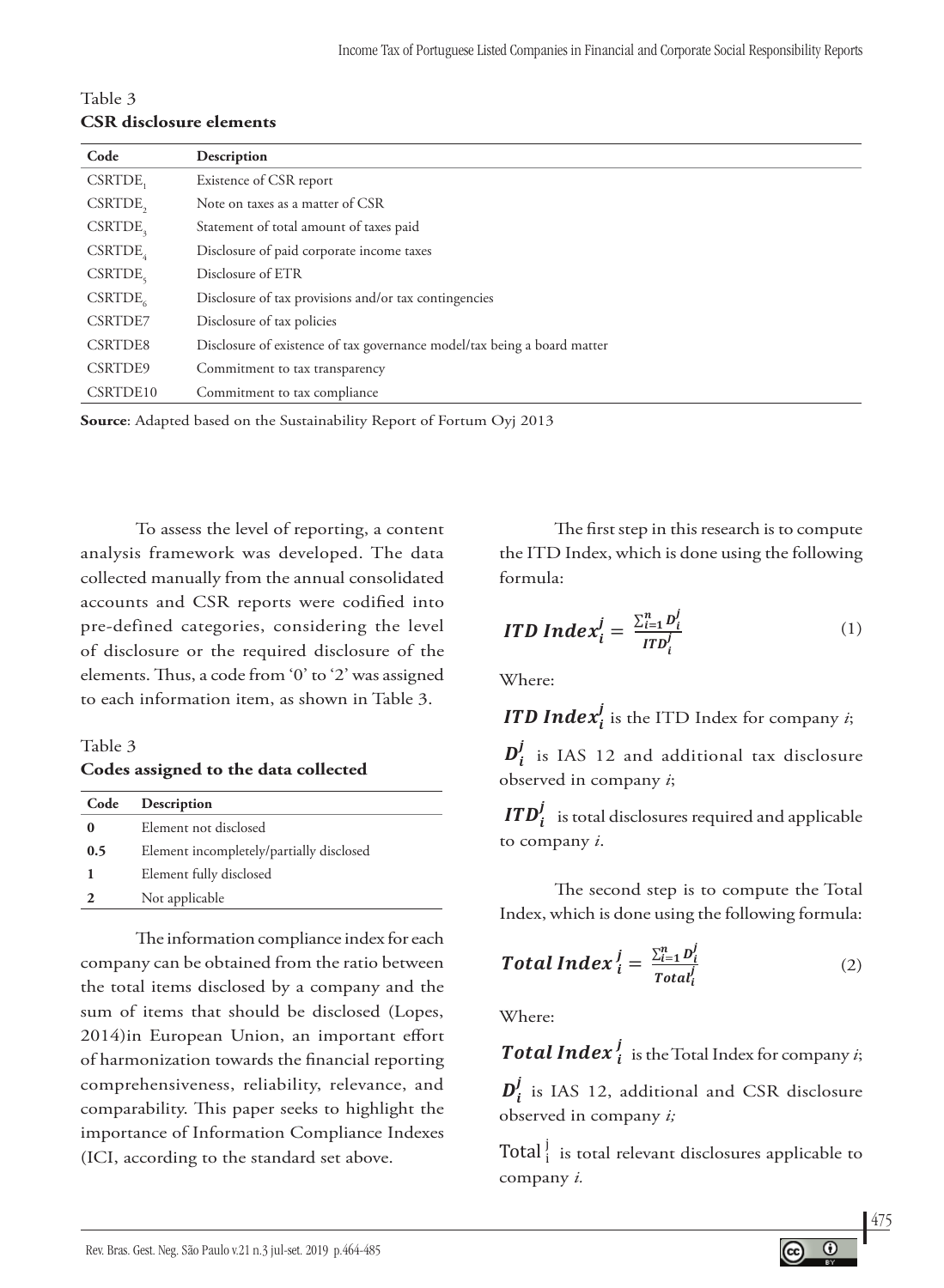The Total Index will be included in the regression model as a dependent variable to illustrate the level of compliance regarding information disclosures in respect of income taxes from the CSR perspective.

Here, it should be noted that these are unweighted indices, which assume that all disclosure items are of the same level of importance to the information users. The use of weighting factors would imply a previous study of the importance attributed by many information users, which is outside the scope of this research.

ETR has been used by various authors as the main or one of the indicators of corporate tax aggressiveness (Lanis & Richardson, 2012; Lin et al., 2014; Laguir et al., 2015), tax avoidance (Ylönen & Laine, 2014; Annuar et al., 2014) and income tax management (Huseynov & Klamm, 2012; Gupta et al., 2014) by corporations. All these cases (tax aggressiveness, avoidance and management) mean that different measures are implemented to minimize a corporation's income tax burden, which is the focus in terms of "fair share" contribution from the CSR perspective.

As regards measuring the entity's corporate income tax as a "fair share" contribution and an element of CSR, this study will use ETR as the ratio between current estimated tax charge and accounting pre-tax profits.

The use of external factors has been tested and, in certain occasions, found to influence the level and quality of disclosure for CSR or income tax purposes (Bonsón & Bednárová, 2015; Lopes, 2014; Michelon et al., 2014; Pereira, 2013; Bouten et al., 2011; Henriques, 2011) and tax aggressiveness (Laguir et al., 2015; Taylor & Richardson, 2013; Lisowsky et al., 2013; Hoi et al., 2013; Huseynov & Klamm, 2012; Hope et al., 2013; Lanis & Richardson, 2012). For the purposes of this study, size is measured as total assets, profitability as return on assets and leverage was calculated as total long-term liabilities divided by total assets. Long-term liabilities were chosen in preference to short-term liabilities because they are usually used as a tool to potentially reduce the ETR of an entity.

The ETR is also used as an independent variable as regards the Total Index as a dependent variable in the particular case of the logistic regression performed in this study.

The multivariate logistic regression analysis is used to test Hypotheses H1 to H3, which represents the method consistently employed to discover any relationships in the previous international and national research (see, for example, Gupta et al., 2014; Lanis & Richardson, 2012; Lin et al., 2014; Lopes, 2015; Pereira, 2013; Silva, 2013; Tomohara et al., 2012). For this purpose, dependent variables were classified as "1" and "0" depending on their values being higher or lower than the median of each year. In addition, the Hosmer-Lemeshow test and goodness-of-fit test were conducted to ascertain how well the model fits the data in the logistic regression or whether the model is correctly specified (Allison, 2013). Omnibus test of goodness coefficients are another means to explore significant differences between blocks of independent explanatory variables or their coefficients in a logistic regression. Both tests were conducted to test the model with regard to the regression.

# **4 Findings and discussion**

Table 4 shows a breakdown for the Total Index by size, profitability and leverage levels, which is useful and may, to a certain extent, anticipate the results of the regression analysis.

As regards size, the data show slightly higher scores for the Total Index for entities whose size is above the median (0.54 median and average for larger companies and 0.50 median and 0.48 average for smaller companies). This is in line with and would confirm Hypothesis H1.2 that there is a positive relationship between the Total Index and size.

No significant differences can be observed as far as profitability is concerned. Thus, no preliminary insights can be drawn as regards Hypothesis H1.3, which states that there is a positive relationship between the Total Index and profitability.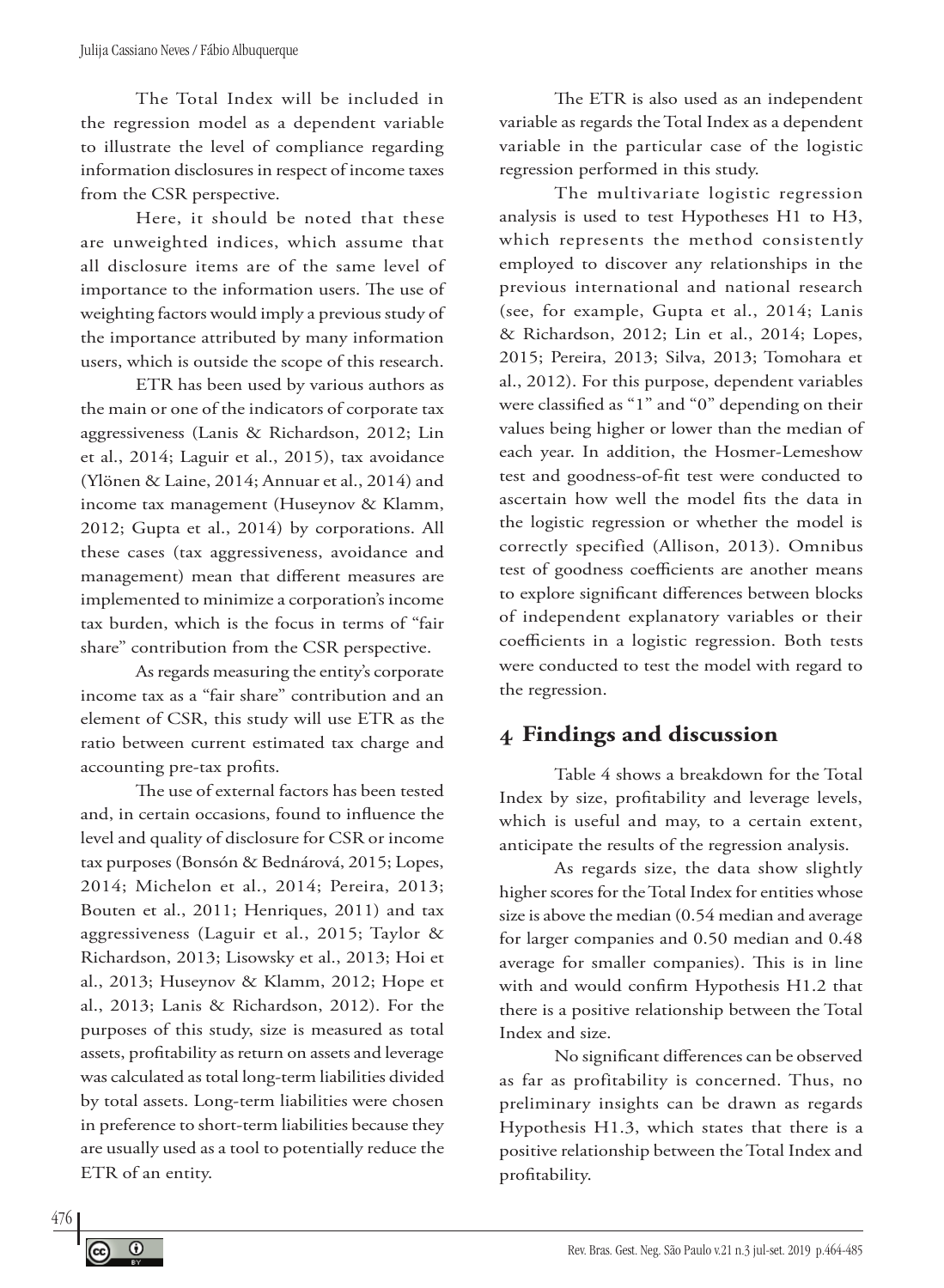|                 |                                    |         | Porte  |         | Lucratividade |         | Alavancagem |
|-----------------|------------------------------------|---------|--------|---------|---------------|---------|-------------|
| Range           | Period<br>(Number of Observations) | Average | Median | Average | Median        | Average | Median      |
|                 | All period (45)                    | 0,50    | 0,48   | 0,52    | 0,52          | 0,53    | 0,54        |
|                 | 2010(9)                            | 0,44    | 0,48   | 0,48    | 0,48          | 0,51    | 0,48        |
| Lower than the  | 2011(9)                            | 0,47    | 0,48   | 0,50    | 0,48          | 0,51    | 0,50        |
| median $(=0)$   | 2012(9)                            | 0,48    | 0,48   | 0,52    | 0,52          | 0,52    | 0,54        |
|                 | 2013(9)                            | 0,51    | 0,52   | 0,56    | 0,54          | 0,53    | 0,54        |
|                 | 2014(9)                            | 0,58    | 0,52   | 0,54    | 0,54          | 0,59    | 0,56        |
|                 | All period $(40)$                  | 0,54    | 0,54   | 0,52    | 0,50          | 0,50    | 0,51        |
|                 | 2010(8)                            | 0,54    | 0,56   | 0,49    | 0,53          | 0,46    | 0,49        |
| Higher than the | 2011(8)                            | 0,54    | 0,53   | 0,51    | 0,49          | 0,49    | 0,48        |
| median $(=1)$   | 2012(8)                            | 0,55    | 0,54   | 0,52    | 0,52          | 0,52    | 0,52        |
|                 | 2013(8)                            | 0,55    | 0,54   | 0,50    | 0,49          | 0,53    | 0,53        |
|                 | 2014(8)                            | 0,53    | 0,53   | 0,57    | 0,51          | 0,52    | 0,51        |

### Table 4 **Statistics for Total Index by size, profitability and leverage**

Finally, companies with a higher debt score have a higher Total Index (average of 0.53 and median of 0.54) than those with lower leverage levels (average of 0.50 and median of 0.51); however the difference is rather insignificant. Therefore, no conclusions as regards how the level of leverage influences CSR-related tax disclosure (Hypothesis H3.1) can be drawn here.

In line with the above analysis for the Total Index by size, profitability and leverage, Table 5 shows the general data obtained regarding ETR.

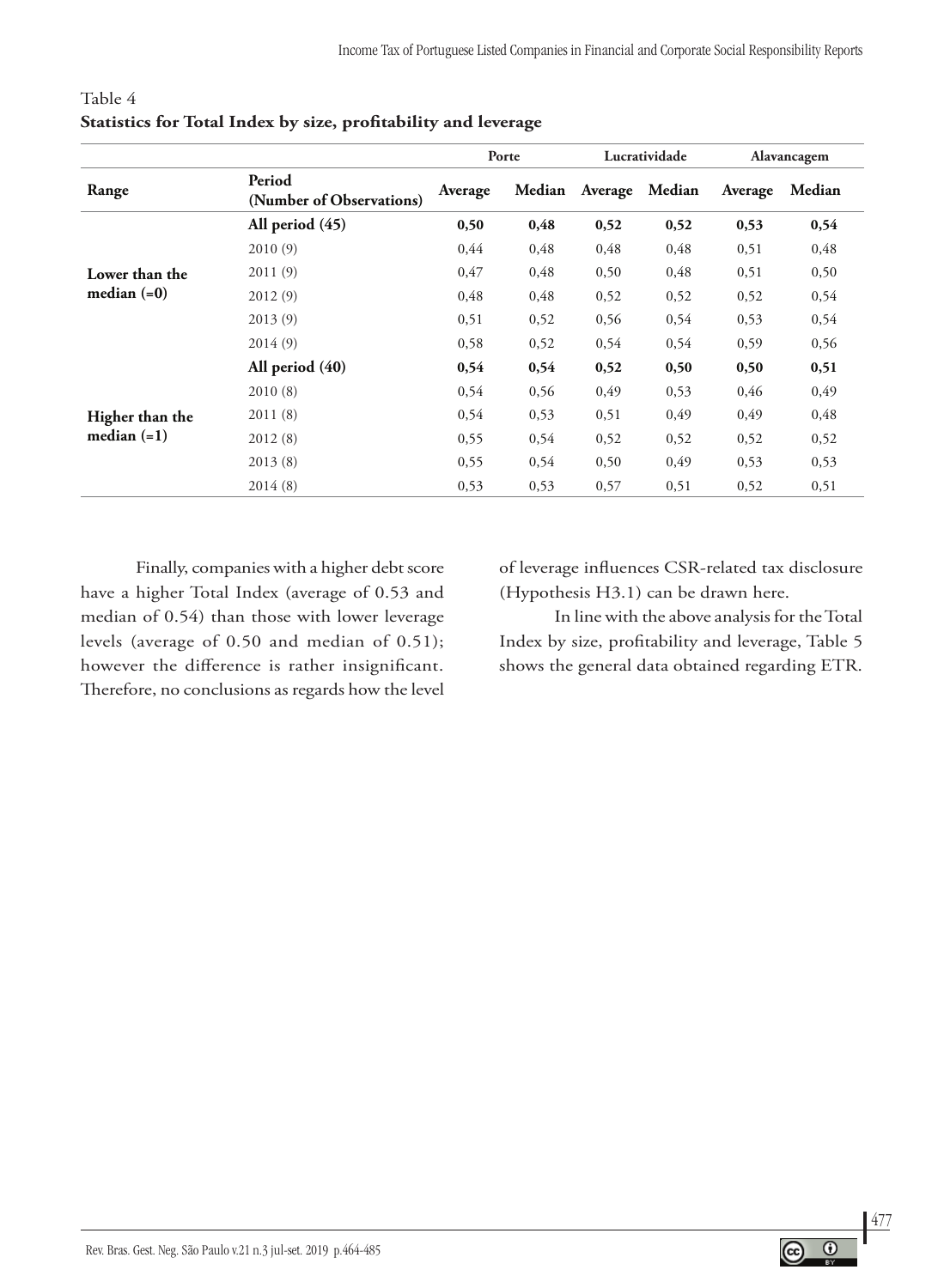| Table 5                                                |  |
|--------------------------------------------------------|--|
| Statistics for ETR by size, profitability and leverage |  |

|                 |                                   |         | Porte  |         | Lucratividade |         | Alavancagem |
|-----------------|-----------------------------------|---------|--------|---------|---------------|---------|-------------|
| Faixa           | Period<br>(Number of bservations) | Average | Median | Average | Median        | Average | Median      |
|                 | All period (45)                   | 0,20    | 0,22   | 0,19    | 0,21          | 0,22    | 0,24        |
|                 | 2010(9)                           | 0,23    | 0,21   | 0,21    | 0,23          | 0,22    | 0,21        |
| Lower than the  | 2011(9)                           | 0,16    | 0,22   | 0,05    | 0,16          | 0,13    | 0,22        |
| median $(=0)$   | 2012(9)                           | 0,25    | 0,31   | 0,19    | 0,26          | 0,31    | 0,30        |
|                 | 2013(9)                           | 0,21    | 0,22   | 0,15    | 0,13          | 0,16    | 0,22        |
|                 | 2014(9)                           | 0,16    | 0,19   | 0,33    | 0,19          | 0,30    | 0,19        |
|                 | All period $(40)$                 | 0,19    | 0,23   | 0,21    | 0,24          | 0,16    | 0,20        |
|                 | 2010(8)                           | 0,21    | 0,25   | 0,23    | 0,23          | 0,23    | 0,24        |
| Higher than the | 2011(8)                           | 0,11    | 0,18   | 0,23    | 0,24          | 0,14    | 0,18        |
| median $(=1)$   | 2012(8)                           | 0,19    | 0,23   | 0,25    | 0,27          | 0,12    | 0,17        |
|                 | 2013(8)                           | 0,09    | 0,14   | 0,15    | 0,19          | 0,15    | 0,15        |
|                 | 2014(8)                           | 0,36    | 0,22   | 0,16    | 0,22          | 0,19    | 0,23        |

The data show that the ETR might not depend on the size of an entity, the median and average ETRs being rather close for both groups of larger and smaller companies (0.20 and 0.19 average ETRs and 0.22 and 0.23 median ETRs in the two groups, respectively). Furthermore, the standard deviation for larger companies is significant, showing that there are bigger differences in ETRs for larger companies. Therefore, these statistics show that ETR is not likely to be dependent on the size of the entity (Hypothesis H2.1).

Next, companies showing lower profitability pay slightly lower tax. Considering that the period under review is a period of economic slow-down and even distress, this relationship could perhaps be explained by the existence of negative ETRs for companies whose profitability is lower than the median and which were showing losses.

Finally, the ETR of companies with higher borrowing is lower than that of those who borrow less (average of 0.16 and median of 0.20 compared to average of 0.22 and median of

0.24 of companies with lower borrowing). This generally confirms the statement that debt capital reduces the ETR through interest deduction for tax purposes. Thus, the statistical data presented also confirm Hypothesis H3.2, which states that there is a negative relationship between the level of leverage and ETR.

The findings of the logistic regression analysis to identify relationships between the Total Index and the independent variables are presented in Table 6. In terms of the goodness-of-fit test (Hosmer and Lemeshow or H.&L. test, which is designed to ascertain how well the data fit the model), the model presents a good fit for the data as the output values do not differ significantly from the observed values (p-value exceeds the minimum 10% significance). The quality of fit of the variables to the model (pseudo  $R^2$ ) is moderate or good, being situated at 37.4% (i.e. within the 20% to 40% range indicating good model fit). The significance of the prediction of the Total Index (model χ2, Omnibus test of model coefficients) is situated at 1%.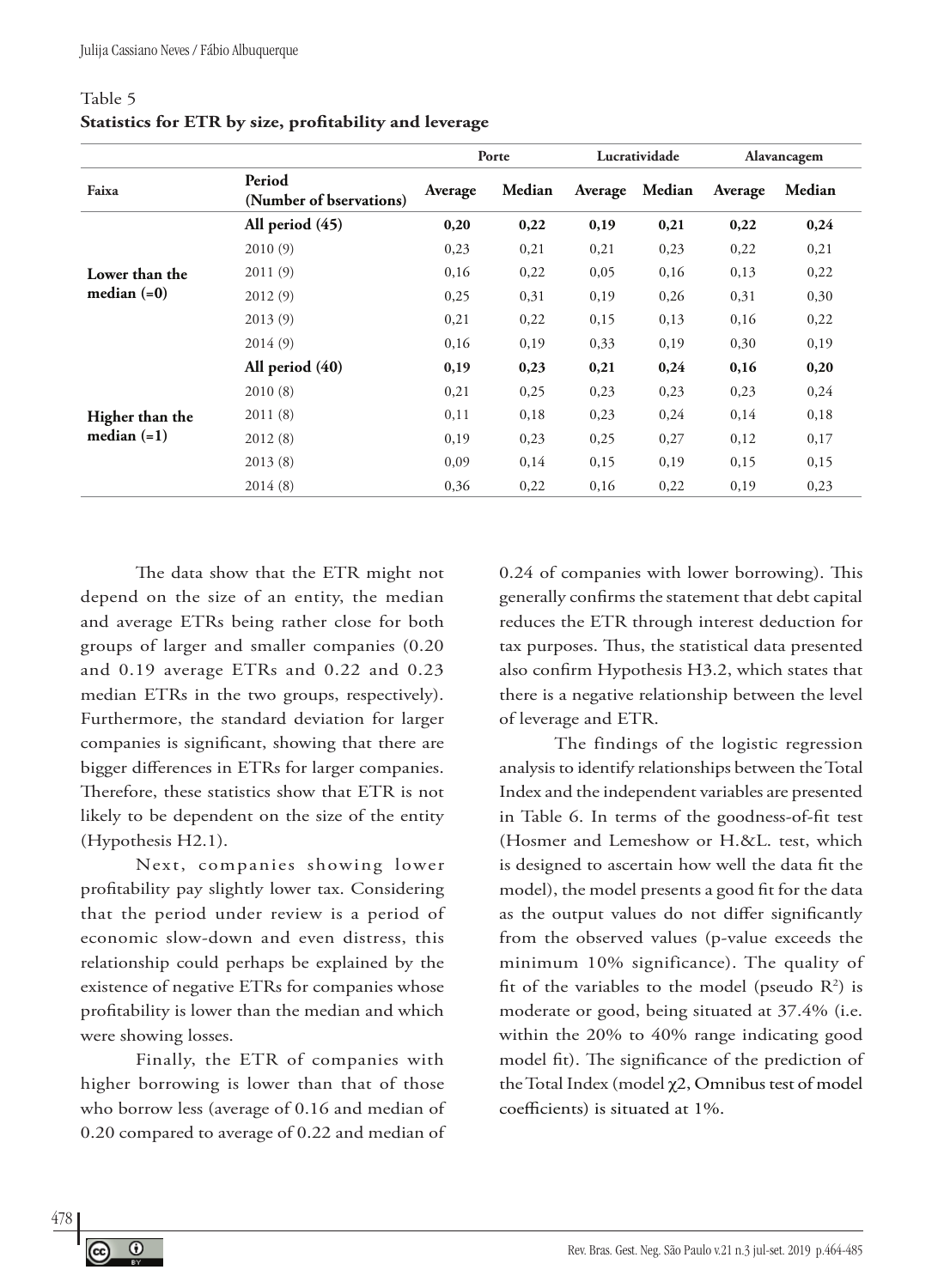Table 6 **Total Index regression analysis**

| <b>Variables</b>            | Coefficient | Z-stat     |  |
|-----------------------------|-------------|------------|--|
| <b>ETR</b>                  | .438        | ,308       |  |
| Size                        | 2,642       | $6,637***$ |  |
| Profitability               | $-1,109$    | 1,426      |  |
| Leverage                    | $-4,800$    | $4,590**$  |  |
| Sector 1 (Industry)         | $-3,109$    | $3.891**$  |  |
| Sector 2 (Financial)        | $-1,818$    | $3,001*$   |  |
| Sector 3 (Commerce & other) | $-2,925$    | $4,704**$  |  |
| Sector 4 (Energy & Gas)     | $-2,986$    | 3,748*     |  |
| Sector 5 (Construction)     | .565        | ,166       |  |
| Constant                    | 1,975       | 1,821      |  |
| Model $\chi$ 2              |             |            |  |
| Omnibus test †              |             | 27,683***  |  |
| H. & L. test ‡              |             | 6,909      |  |
| Pseudo $\mathbf{R}^2$       |             | 0,374      |  |
| % classified correctly      |             | 70,6       |  |
| Number of observations      |             | 85         |  |

**Legend**: \*\*\*, \*\* and \* indicates statistical significance (two-sided) at the 1%, 5% and 10% level, respectively; † relates to chi-square of Omnibus tests of model coefficients; ‡r relates to chi-square of Hosmer and Lemeshow test; § refers to Nagelkerke R<sup>2</sup>

Therefore, the regression analysis identified the strongest positive relationship (1% significance) between the Total Index and size. Thus, it proves that bigger companies perform better as regards CSR-related tax disclosure, confirming Hypothesis H1.2, which states that there is a positive relationship between CSR-related tax disclosure (the Total Index) and size. The results of the logistic regression analysis are entirely in line with the results of the descriptive analysis.

As regards profitability, no relationship is confirmed by the regression analysis. Consequently, in opposition to Hypothesis H1.3, which expresses that there is a positive relationship between the Total Index and profitability, this is not confirmed by the logistic regression. These results coincide with the results of the descriptive statistical analysis and its relationship to size, profitability and leverage above.

Next, the logistic regression identifies a negative relationship as regards leverage, at a 5% level of significance. These results, together with the descriptive statistical analysis, confirm that companies with more debt have a lower standard of CSR-related income tax reporting. Thus, Hypothesis H3.1 is confirmed, considering the negative relationship between the level of leverage and the Total Index.

Furthermore, the logistic regression analysis reveals no relationship between the Total Index and the ETR. Thus, the analysis does not confirm Hypothesis H1.1, which suggests that there is a positive relationship between the Total Index and the ETR.

Finally, based on the results provided by the logistic regression, the relationships between the Total Index and the Industry and Commerce & Other sectors present the highest significance levels of the test (5% level of statistical significance), with a negative sign of association. For the purposes of Hypothesis H1.4, it may be also mentioned that only the Construction sector does not present a meaningful association with the Total Index, at least at 10% significance. Overall, a negative association between the Total Index and the sectors is determined, which means that the current results confirm Hypothesis H1.4.

The results of the logistic regression analysis to identify relations between the ETR, the independent factors and the sectors are shown in Table 7.

#### Table 7

#### **ETR regression analysis**

| Variáveis                   | Coeficiente | Estat. Z   |
|-----------------------------|-------------|------------|
| <b>ETR</b>                  | $-1,201$    | 2,393      |
| <b>Size</b>                 | ,886        | 1,265      |
| Profitability               | $-596$      | ,091       |
| Leverage                    | 2,051       | 2,160      |
| Sector 1 (Industry)         | 1,970       | $4,126**$  |
| Sector 2 (Financial)        | 3,311       | $8,627***$ |
| Sector 3 (Commerce & other) | 2,166       | 3,344*     |
| Sector 4 (Energy & Gas)     | 1,950       | 2,637      |
| Sector 5 (Construction)     | $-1,692$    | 1,689      |
| Constant                    | $-1,201$    | 2,393      |
| Model $\gamma$ 2            |             |            |
| Omnibus test †              |             | 15,763**   |
| H. $&L.$ test $\ddagger$    |             | 8,633      |
| Pseudo $\mathbb{R}^2$       |             | 0,226      |
| % classified correctly      |             | 68,2       |
| Number of observations      |             | 85         |

**Legend**: \*\*\*, \*\* and \* indicates statistical significance (twosided) at the 1%, 5% and 10% level, respectively; † relates to chi-square of Omnibus tests of model coefficients; ‡r relates to chi-square of Hosmer and Lemeshow test; § refers to Nagelkerke R2

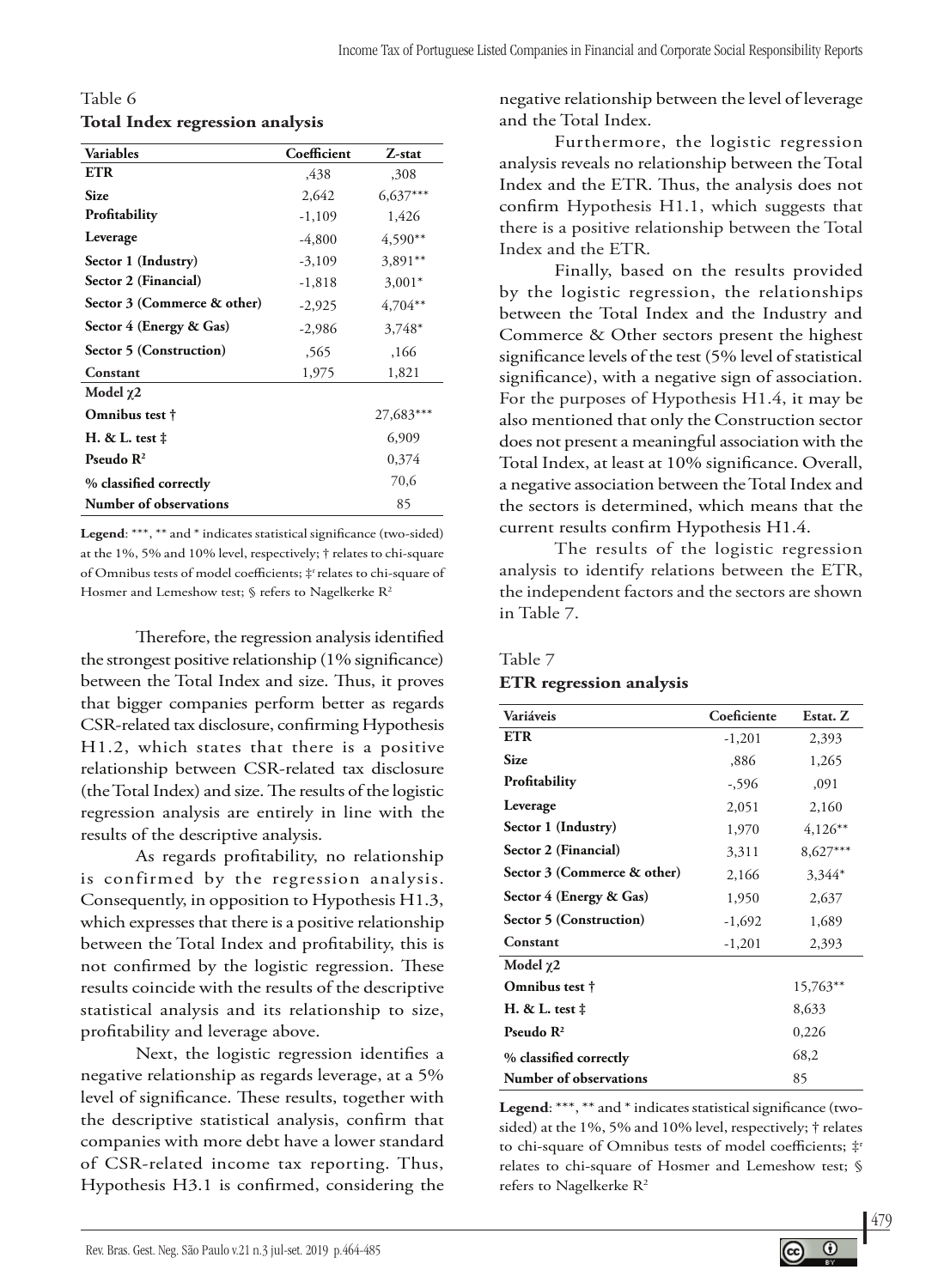In comparison to the aforementioned Total Index analysis, the model for the logistic regression analysis for the ETR does not demonstrate the same quality of fit, suggesting that the model could be only partially defined.

On the one hand, the model shows good quality of fit under the goodness-of-fit test(Hosmer and Lemeshow test). On the other hand, the p-value indicates a level of significance exceeding 10%, and the quality of fit of the variable factors of the model (pseudo  $R^2$ ) is reported at 22.6%, i.e. at a level which is considered as ranging between weak and moderate. The model significance for the prediction of disclosure (model χ2, Omnibus test of model coefficients) is equally lower in comparison to the model proposed for the Total Index (5%, compared with 1% obtained in the first one).

Additionally, the results of the analysis suggest that there is no relationship between ETR and size, profitability or leverage. Therefore, these results do not confirm Hypotheses H2.1 and H2.2 as well as Hypothesis H3.2, which suggested the existence of a positive relationship between ETR and these explained factors.

As regards the sectors, the results generally show the existence of a positive association between the sectors and the ETR of the companies. The results shown in Table 17 highlight a lower ETR for the Financial sector (at the level of 1%) and the Industry sector (at the level of 5%). Thus, it should be concluded that there is an association between the ETR and the sectors, thereby confirming Hypothesis H3.3.

# **5 Conclusions, limitations and future research**

This paper presents a novelty at the level of national academic research by considering income tax reporting and disclosure as a subject of CSR, and exploring the level of income tax disclosure as a CSR matter at the level of the most influential Portuguese companies.

As a result of this research, it can be concluded that the Portuguese PSI 20 entities

tend to generally comply with the minimum mandatory disclosure requirements as regards income taxation (75% in average terms). In the reconciliation of the tax charge with the statutory income tax rate, most of the companies state the ETR percentage (13 out of 17 companies). Almost all (except one) provide a certain amount of detail when explaining the differences. Only a few, however (4 out of 17), provide disclosure on tax charges geographically, which does not enable any conclusions to be drawn as in the research of Hope, Ma and Thomas (2013) on geographical earnings disclosure and tax avoidance. This leads to the conclusion that the Portuguese companies under analysis do provide basic information that enables some conclusions regarding their tax-related CSR behaviour. It should be noted, however, that tax is not regarded as an issue to be addressed in the CSR reports of these companies: a note on tax or a statement on tax payments is found in the CSR reports of only six companies from the reports of the seventeen companies examined. This is quite different to the views expressed in the academic literature that argues that tax is one of the elements of CSR (Avi-Yonah, 2008; Dowling, 2013) Furthermore, it may also be concluded that the disclosure of information related to income taxes (the ITD and the Total Index) has improved throughout 2010 and 2014, although the improvement is very slow. This is in line with the previous national research on disclosures related to income taxes or deferred taxation (see Carvalho (2008), Fernandes et at. (2013) and Silva (2014)). No definite conclusions can be drawn as regards any trends in the development of the effective income tax payments (the ETR) of the entities studied, as a measure of their CSR in the tax context.

In line with similar existing national and international research (Carvalho (2008), Fernandes et at. (2013) and Silva (2014)), the present study revealed that the level of disclosure of income tax related information (the Total Index) is positively associated with the size of the entities, whereas no association was confirmed

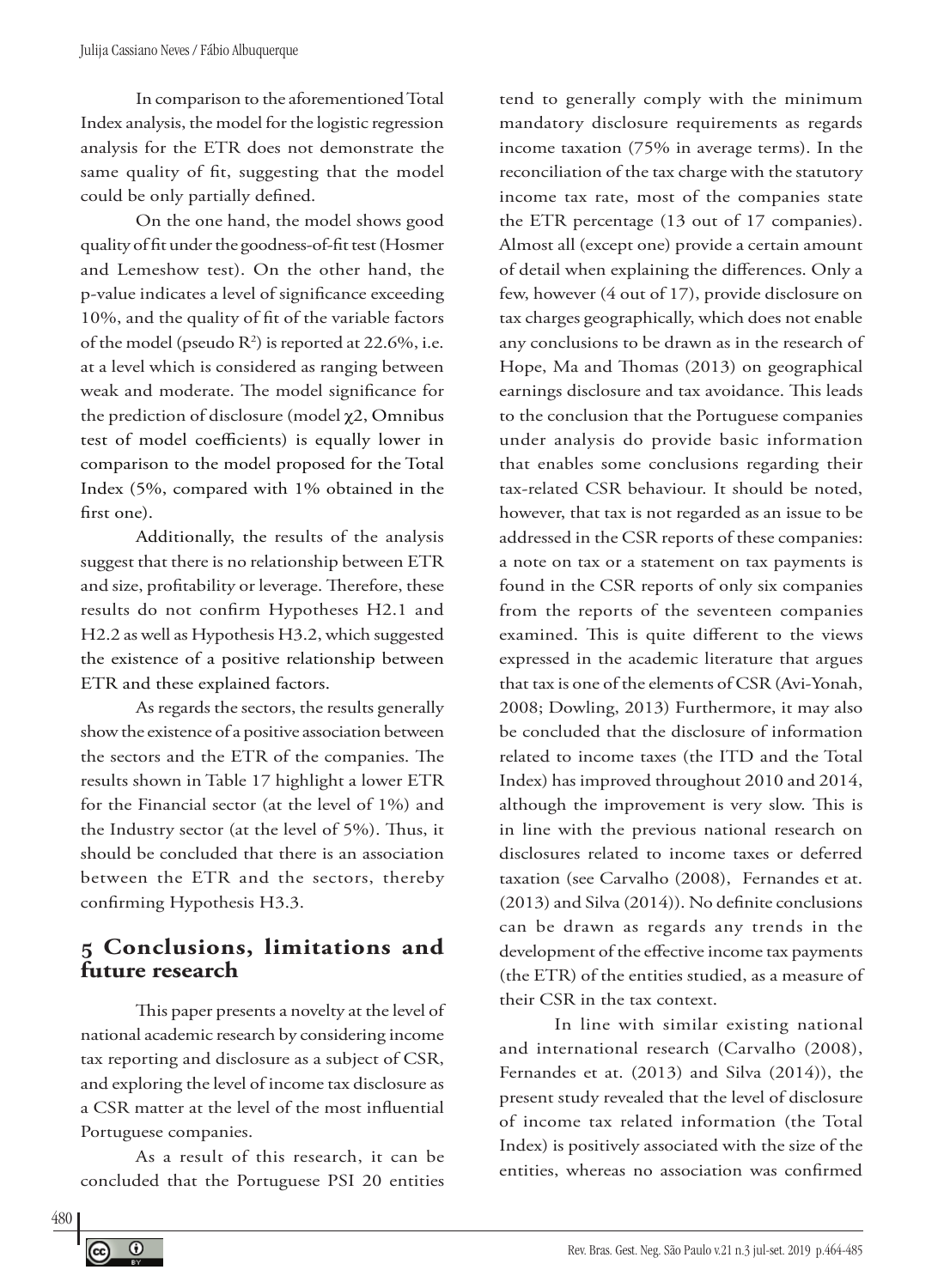between the level of disclosure and the ETR or profitability. Furthermore, this study did not identify any relationship between the ETR and the size or profitability of the PSI 20 entities in 2010-2014, but a relationship between the ETR and the sectors was established. Finally, it was found that leverage has no impact on the ETR but may be linked to disclosure of information related to income taxes (the Total Index), as it was confirmed that companies with higher leverage scored lower in disclosure of information related to income taxes (the Total Index).

This research was limited to the PSI 20 entities, which includes only a limited number of companies and thus may not be considered as reflecting the national situation representing all Portuguese companies and sectors of the economy, but only Portuguese listed companies, i.e., the Portuguese capital market.

In terms of substantive limitations, the indices were constructed based on specific chosen elements, which may be subject to change in any further research. The CSR reports were also subject to limited analysis, which could be extended. Also, the ETR considered was the current tax charge, which is limited because the so-called cash ETR (the tax payment stated in the cash-flow statement) may be also considered for the purposes of similar research. It is also important to remember that the model for the logistic regression analysis for the ETR does not demonstrate the same quality of fit in comparison to the model proposed for the Total Index, which indicates that the conclusion related to the relationship between the ETR and the sectors must be considered with caution.

As a final point, the research focused on certain specific elements of CSR-related reporting concerning income taxes, such as overall completeness of information (i.e. the indices) and ETR, and it did not elaborate or analyse all elements of CSR-related reporting, such as statements of income tax charges geographically.

This paper contributes to research into the issue of income taxes from the perspective of CSR, outlining the financial and CSR reporting rules applicable as well as providing an insight into the existing research on the subject. It also examines the financial and CSR reporting by PSI 20 entities within the period from 2010 to 2014 on income taxes as a CSR matter, constructing the income tax reporting index from a financial reporting and CSR perspective (the Total Index) and analysing its relationship with the ETR, size, profitability and leverage. It is the first national research to examine the issue of reporting for income taxes from the CSR perspective.

Considering the limitations already outlined, the research could be repeated by extending, on the one hand, the range of entities as the current research was limited to quite a narrow population and, on the other hand, the variables proposed, especially in the case of research seeking explanatory factors of the ETR, where the quality of fit for the model presented more constraints.

# **References**

Allison, P. (2013). *Why I Don't Trust the Hosmer-Lemeshow Test for Logistic Regression*. Retrieved April 8, 2016, from http://statisticalhorizons. com/hosmer-lemeshow

Annuar, H. A., Salihu, I. A. & Obid, S. N. S. (2014). Corporate Ownership, Governance and Tax Avoidance: An Interactive Effects. *Procedia - Social and Behavioral Sciences*, 164(August), 150– 160. Retrieved from http://doi.org/10.1016/j. sbspro.2014.11.063

Avi-Yonah, R. S. (2008). Corporate Social Responsibility and Strategic tax Behaviour. In P. D. W. Schoen, ed. *Tax and Corporate Governance*, Springer - Verlag Berlin Heidelberg, 183–198. Retrieved from http://doi.org/10.1007/978-3- 540-77276-7

Avi-Yonah, R. S. (2014). Corporate Taxation and Corporate Social Responsibility. *New York University Journal of Law & Business*, 11(1), 29. Retrieved from http://repository.law.umich.edu/ cgi/viewcontent.cgi?article=2406&context=articles

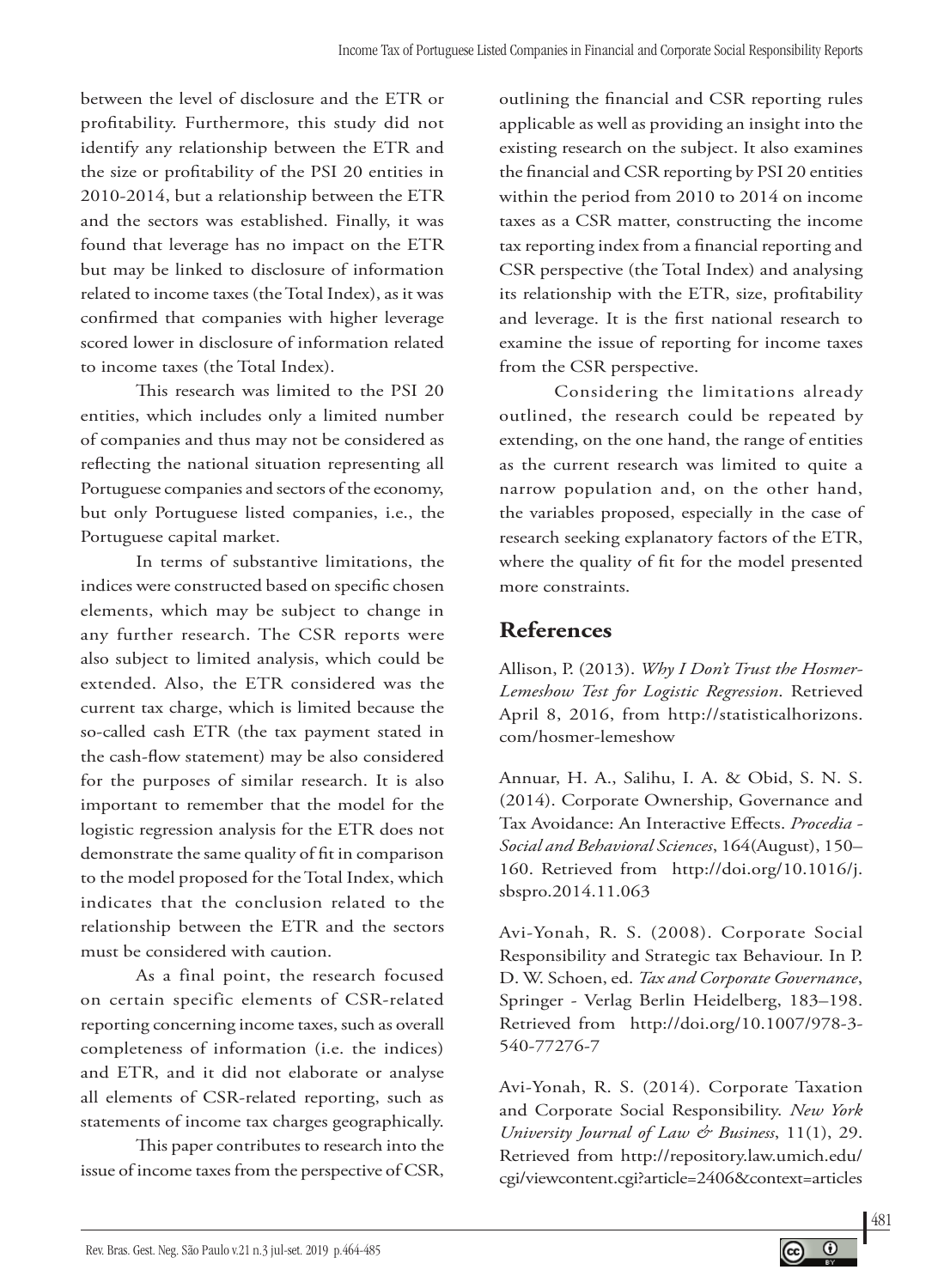Bloomberg, B. (2015). Coca-Cola Fights \$9.4 Billion Transfer Pricing Adjustment. Retrieved April 11, 2016, from http://www.bna.com/ cocacola-fights-94-n57982065115/.Bonsón, E. & Bednárová, M. (2015). CSR reporting practices of Eurozone companies. *Revista de Contabilidad*, 18(2), 182–193. Retrieved from http://doi. org/10.1016/j.rcsar.2014.06.002

Bouten, L., Everaert, P., Van Liedekerke, L., De Moor, L., & Christiaens, J. (2011). Corporate social responsibility reporting: A comprehensive picture? *Accounting Forum*, *35*(3), 187–204. Retrieved from http://doi.org/10.1016/j. accfor.2011.06.007

Buettner, T., Overesch, M., Schreiber, U., & Wamser, G. (2012). The impact of thincapitalization rules on the capital structure of multinational firms. *Journal of Public Economics*, *96*(11-12), 930–938. Retrieved from http://doi. org/10.1016/j.jpubeco.2012.06.008

Carvalho, C. (2010). A "Solidariedade Social" na Tributação: Realização da Justiça ou Ineficiência Económica?. *Revista de Finanças Públicas e Direito Fiscal*, III(2), 79–103. ISBN 978-972-40-4312-8

Carvalho, F. P. M. (2008). *A divulgação voluntária de informação: A influência da adopção da estrutura da Global Reporting Initiative nas empresas da Euronext Lisboa*. Universidade Autónoma de Lisboa, Lisboa.

Christensen, J. & Murphy, R. (2004). The Social Irresponsibility of Corporate Tax Avoidance: Taking CSR to the bottom line. *Development*, 47(3), 37–44. doi:10.1057/ palgrave.development.1100066

Commission, E. (2015). Combatting corporate tax avoidance : Commission presents Tax Transparency.

Commission, E. (2016). State aid: Commission concludes Belgian "Excess Profit" tax scheme illegal; around €700 million to be recovered from 35 multinational companies. Retrieved April 11, 2016, from http://europa.eu/rapid/pressrelease\_IP-16-42\_en.htm

Desai, M. A. & Dharmapala, D. (2004). Corporate Tax Avoidance and High Powered Incentives. *Journal of Financial Economics*, 79(1), 145–178. Retrieved from http://www.sciencedirect.com/ science/article/pii/S0304405X05001364

Desai, M. A. & Dharmapala, D. (2008). Tax and Corporate Governance: An Economic Approach. In W. Schoen, ed. *Tax and Corporate Governance*. Springer - Verlag Berlin Heidelberg, 13–30. Retrieved from http://doi.org/10.1007/978-3- 540-77276-7\_3

Dowling, G. R. (2013). The Curious Case of Corporate Tax Avoidance: Is it Socially Irresponsible?. *Journal of Business Ethics*, 1–12. Retrieved from http://doi.org/10.1007/s10551- 013-1862-4

Feld, L. P., Heckemeyer, J. H. & Overesch, M. (2013). Capital structure choice and company taxation: A meta-study. *Journal of Banking and Finance*, 37(8), 2850–2866. Retrieved from http://doi.org/10.1016/j.jbankfin.2013.03.017

Fisher, J. M. (2014). Fairer Shores: Tax Havens, Tax Avoidance, and Corporate Social Responsibility. *Boston University Law Review*, 94, 337–365. Retrieved from http://ezproxy.concytec.gob. pe:2048/login?url=http://search.ebscohost.com/ login.aspx?direct=true&db=a9h&AN=9486554 0&lang=es&site=eds-live

Garriga, E. & Melé, D. (2004). Corporate Social Responsibility Theories : Mapping the Territory Social Responsibility Corporate Theories : Mapping the Territory. *Journal of Business Ethics*, 53(1/2), 51–71. Retrieved from http://doi. org/10.1787/9789264122352-de

Gupta, S., Mills, L. F. & Towery, E. M. (2014). The Effect of Mandatory Financial Statement Disclosures of Tax Uncertainty on Tax Reporting and Collections: The Case of FGUPTA, S.; MILLS, L. F.; TOWERY, E. M. - The Effect of Mandatory Financial Statement Disclosures of Tax Uncertainty on Tax Reporting. *The Journal of the American Taxation Association*, 36(2), 203– 229. Retrieved from http://doi.org/10.2308/ atax-50766

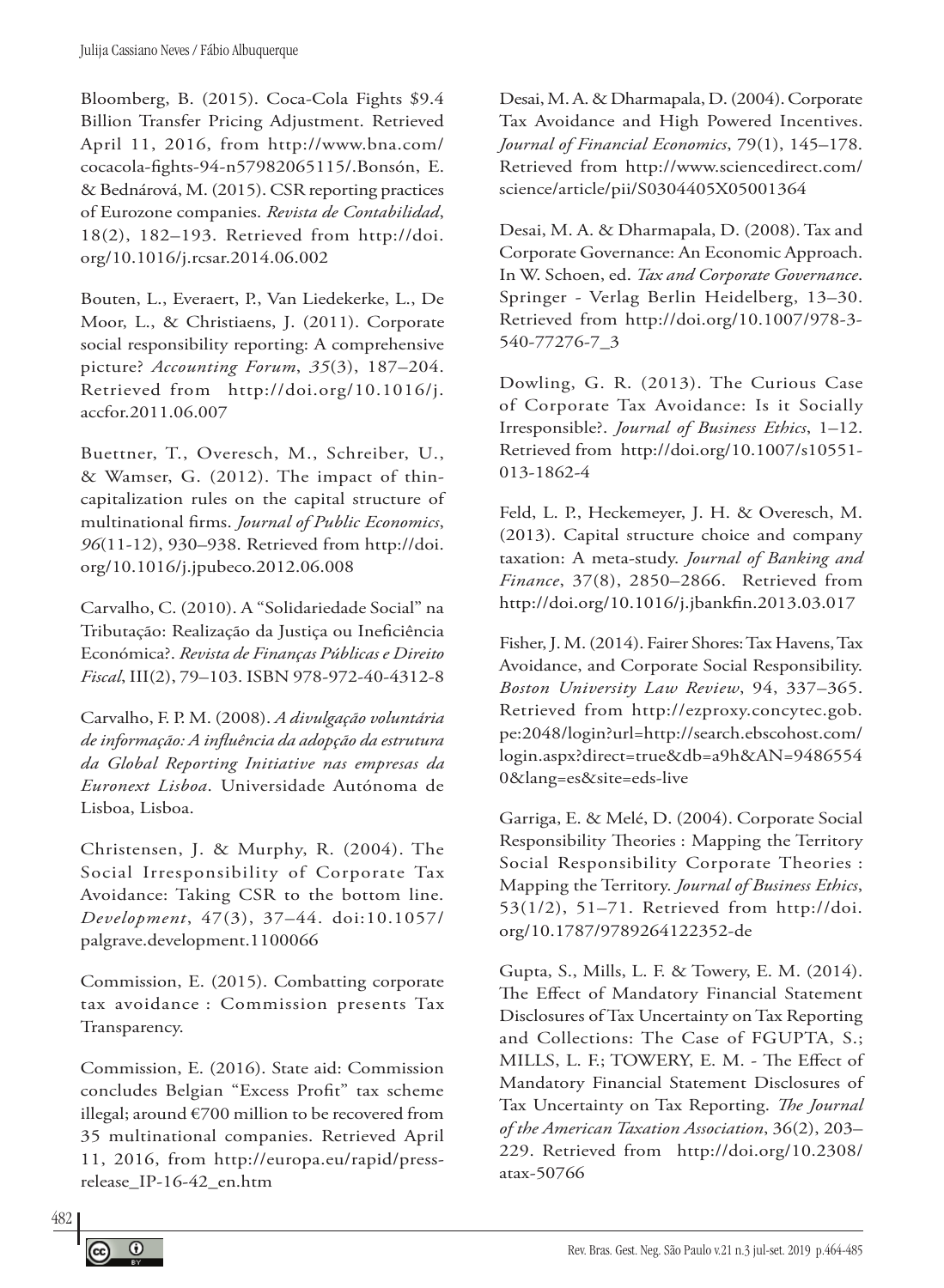Hardeck, I. & Hertl, R. (2013). Consumer Reactions to Corporate Tax Strategies: Effects on Corporate Reputation and Purchasing Behavior. *Journal of Business Ethics*, 123, 309–326. Retrieved from http://doi.org/10.1007/s10551-013-1843-7

Henriques, M. (2011). *A divulgação de impostos diferidos após a adopção das NIC: o caso espanhol (Master's thesis).* Retrieved from Repositório do ISCTE-IUL. (http://hdl.handle.net/10071/2586)

Hoi, C. K., Wu, Q. & Zhang, H. (2013). Is corporate social responsibility (CSR) associated with tax avoidance? Evidence from irresponsible CSR activities. *Accounting Review*, 88(6), 2025– 2059. Retrieved from http://doi.org/10.2308/ accr-50544

Hope, O. K., Ma, M. S. & Thomas, W. B. (2013). Tax avoidance and geographic earnings disclosure. *Journal of Accounting and Economics*, 56(2-3), 170–189. Retrieved from http://doi. org/10.1016/j.jacceco.2013.06.001

Huseynov, F. & Klamm, B. K. (2012). Tax avoidance, tax management and corporate social responsibility. *Journal of Corporate Finance*, 18(4), 804–827. Retrieved from http://doi. org/10.1016/j.jcorpfin.2012.06.005

Jenkins, J. G. &, Sawyers, R. B. (2002). Financial Statement Disclosure of Corporate Tax Shelters. *CPA Journal*, 72(6), 50–54. Retrieved from http://eds.b.ebscohost.com/eds/detail/ detail?vid=0&sid=b0120995-5231-4971-a942 f1e927fc61a9%40sessionmgr102&bdata=JkF1 dGhUeXBlPWlwLGNvb2tpZSxzaGliLHVpZ CZsYW5nPXB0LWJyJnNpdGU9ZWRzLWx pdmUmc2NvcGU9c2l0ZQ%3d%3d#AN=687 9055&db=bth

Jenkins, R. & Newell, P. (2013). CSR, Tax and Development. *Third World Quarterly*, 34(March 2015), 378–396. Retrieved from http://doi.org /10.1080/01436597.2013.784596

Kenyon, T. (2008). Tax Evasion, Disclosure, and Participation in Financial Markets: Evidence from Brazilian Firms. *World Development*, 36(11), 2512–2525. Retrieved from http://doi. org/10.1016/j.worlddev.2007.11.010

Laguir, I., Staglianò, R. & Elbaz, J. (2015). Does corporate social responsibility affect corporate tax aggressiveness?. *Journal of Cleaner Production*, 107, 662-675. Retrieved from http://doi. org/10.1016/j.jclepro.2015.05.059

Lanis, R. & Richardson, G. (2012). Corporate social responsibility and tax aggressiveness: An empirical analysis. *Journal of Accounting and Public Policy*, 31(1), 86–108. Retrieved from http://doi. org/10.1016/j.jaccpubpol.2011.10.006

Lenter, D., Slemrod, J. & Shackelford, D. (2003). Public Disclosure of Corporate Tax Return Information: Accounting, Economics, and Legal Perspectives. *National Tax Journal*, 56, 803–830. Retrieved from http://doi.org/10.2307/41790251

Lin, S., Tong, N. & Tucker, A. L. (2014). Corporate tax aggression and debt. *Journal of Banking & Finance*, 40(January 2010), 227– 241. Retrieved from http://doi.org/10.1016/j. jbankfin.2013.11.035

Lisowsky, P., Robinson, L. & Schmidt, A. (2013). Do Publicly Disclosed Tax Reserves Tell Us About Privately Disclosed Tax Shelter Activity?. *Journal of Accounting Research*, 51(3), 583–629. Retrieved from http://doi.org/10.1111/joar.12003

Lopes, I. C. R., 2015. *Divulgação de informação voluntária: análise empírica às empresas do PSI-20* (Master's thesis). Retrieved from Repositório Científico Instituto Politécnico de Lisboa (RCIPL/ ISCAL). (http://hdl.handle.net/10400.21/4552)

Lopes, I. T. (2014). The information compliance indexes: the illustrative case of income taxes. *Contaduría y Administración: Revista Internacional*, 59(4), 11–37. Retrieved from https://doi. org/10.1016/S0186-1042(14)70153-6

Lopes, M. dos A. (2014). *Os impostos diferidos no balanço: estudo de caso* (Master's thesis). Retrieved from Biblioteca Digital do Instituto Politécnico de Bragança. (http://hdl.handle.net/10198/10338)

McKinley, J. & Owsley, J. (2013). Transfer Pricing and Its Effect on Financial Reporting. *Journal of Accountancy*, 216, 50–54. Retrieved from http:// www.redi-bw.de/db/ebsco.php/search.ebscohost.

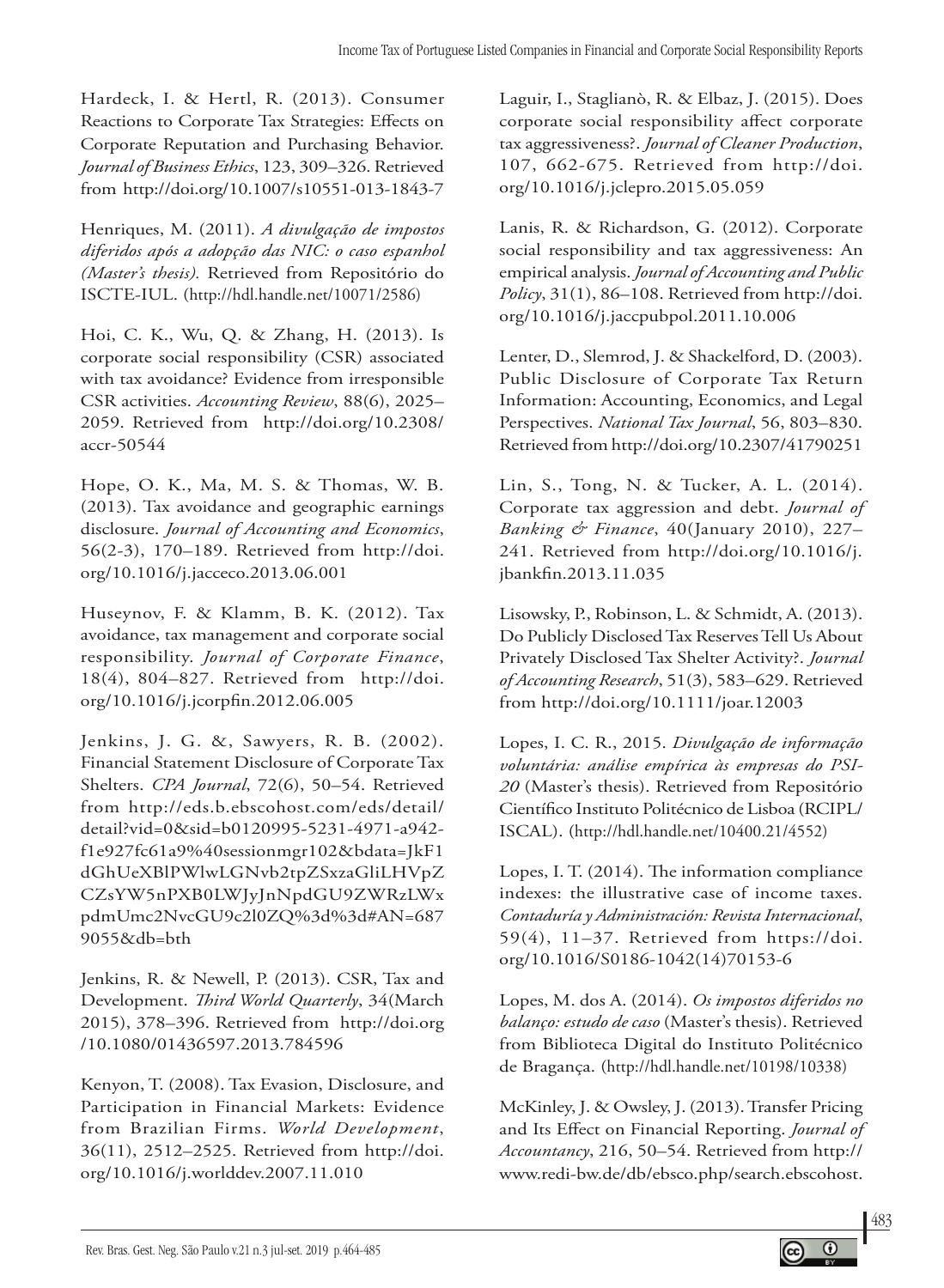com/login.aspx?direct=true&db=buh&AN=9202 2767&site=ehost-live

Michelon, G., Pilonato, S. & Ricceri, F. (2014). CSR reporting practices and the quality of disclosure: An empirical analysis. *Journal Critical Perspectives on Accounting*, 33, 59-78. Retrieved from http://doi.org/10.1016/j.cpa.2014.10.003

Mills, L. F., Robinson, L. A. & Sansing, R. C. (2010). FIN 48 and tax compliance. *Accounting Review*, 85(5), 1721–1742. Retrieved from http:// doi.org/10.2308/accr.2010.85.5.1721

Organisation for Economic Co-operation and Development [OECD]. (2013). *Closing the tax gap.* Remarks by Angel Gurría, Secretary-General of the OECD, G20/OECD Action Plan on Base Erosion and Profit Shifting (BEPS), Moscow, 20 July 2013, 12h15. Retrieved from http://www. oecd.org/about/secretary-general/closing-thetax-gap.htm

Overesch, M. & Wamser, G. (2010). Corporate tax planning and thin-capitalization rules: evidence from a quasi-experiment. *Applied Economics*, 42(5), 563–573. Retrieved from http://doi.org/10.1080/00036840701704477

Overesch, M. & Wamser, G. (2014). Bilateral internal debt financing and tax planning of multinational firms. *Review of Quantitative Finance and Accounting*, 42(2), 191–209. Retrieved from http://doi.org/10.1007/s11156- 012-0339-3Pereira, E. J. dos R. (2013). *O reconhecimento e a divulgação dos impostos diferidos em Portugal: Análise às entidades cotadas no PSI geral durante os anos de 2009 a 2011* (Master's thesis). Retrieved from Repositório Científico Instituto Politécnico de Lisboa (RCIPL/ISCAL). (http://hdl.handle.net/10400.21/3494)

Preuss, L. (2012). Responsibility in Paradise? The Adoption of CSR Tools by Companies Domiciled in Tax Havens. *Journal of Business Ethics*, 110, 1–14. Retrieved from http://doi.org/10.1007/ s10551-012-1456-6

Scheiwiller, T. & Symons, S. (2014). Corporate responsibility and paying tax. *OECD Observer*. Retrieved from http://www.oecdobserver.org/ news/archivestory.php/aid/3132/Corporate\_ responsibility\_and\_paying\_tax.html

Silva, M. D. C. da. (2013). *A problemática dos impostos diferidos:grau de harmonização, nível de divulgação e seus determinantes* (Master's thesis). Retrieved from Repositório Científico do Instituto Politécnico de Santarém. (http://hdl. handle.net/10400.15/876)

Taylor, G. & Richardson, G. (2013). The determinants of thinly capitalized tax avoidance structures: Evidence from Australian firms. *Journal of International Accounting, Auditing and Taxation*, 22(1), 12–25. Retrieved from http:// doi.org/10.1016/j.intaccaudtax.2013.02.005

Taylor, G., Tower, G. & Van Der Zahn, M. (2011). The influence of international taxation structures on corporate financial disclosure patterns. *Accounting Forum*, 35(1), 32–46. Retrieved from http://doi.org/10.1016/j.accfor.2010.06.001

Tomohara, A., Lee, H. J. & Lee, S. (2012). Did FIN 48 increase companies' tax payments? Tradeoff between disclosure and tax burdens. *Applied Economics*, 44, 4239–4248. Retrieved from http:// doi.org/10.1080/00036846.2011.587789

Venâncio, R. (2012a, January 4). Mais empresas podem seguir Jerónimo Martins. *Diário Económico*. Retrieved from http://economico. sapo.pt/noticias/nprint/135089.

Venâncio, R. (2012b, January 4). Marca Pingo Doce pode sofrer danos de reputação. *Económico*. Retrieved from http://economico.sapo.pt/ noticias/nprint/135087.Wells, H. (2002). The Cycles of Corporate Social Responsibility: An Historical Retrospective for the Twenty-First Century. *Kansas Law Review*, 51, 77–170. Retrieved from https://papers.ssrn.com/sol3/ papers.cfm?abstract\_id=1121899

Ylönen, M. & Laine, M. (2014). For logistical reasons only? A case study of tax planning and corporate social responsibility reporting. *Critical Perspectives on Accounting,* 33, 5-23. Retrieved from http://doi.org/10.1016/j.cpa.2014.12.001

Zhang, R. (2010). *Enterprise social responsibility and tax planning*.

Paper presented at International Conference on E-Product E-Service and E-Entertainment (ICEEE2010), Henan, China.